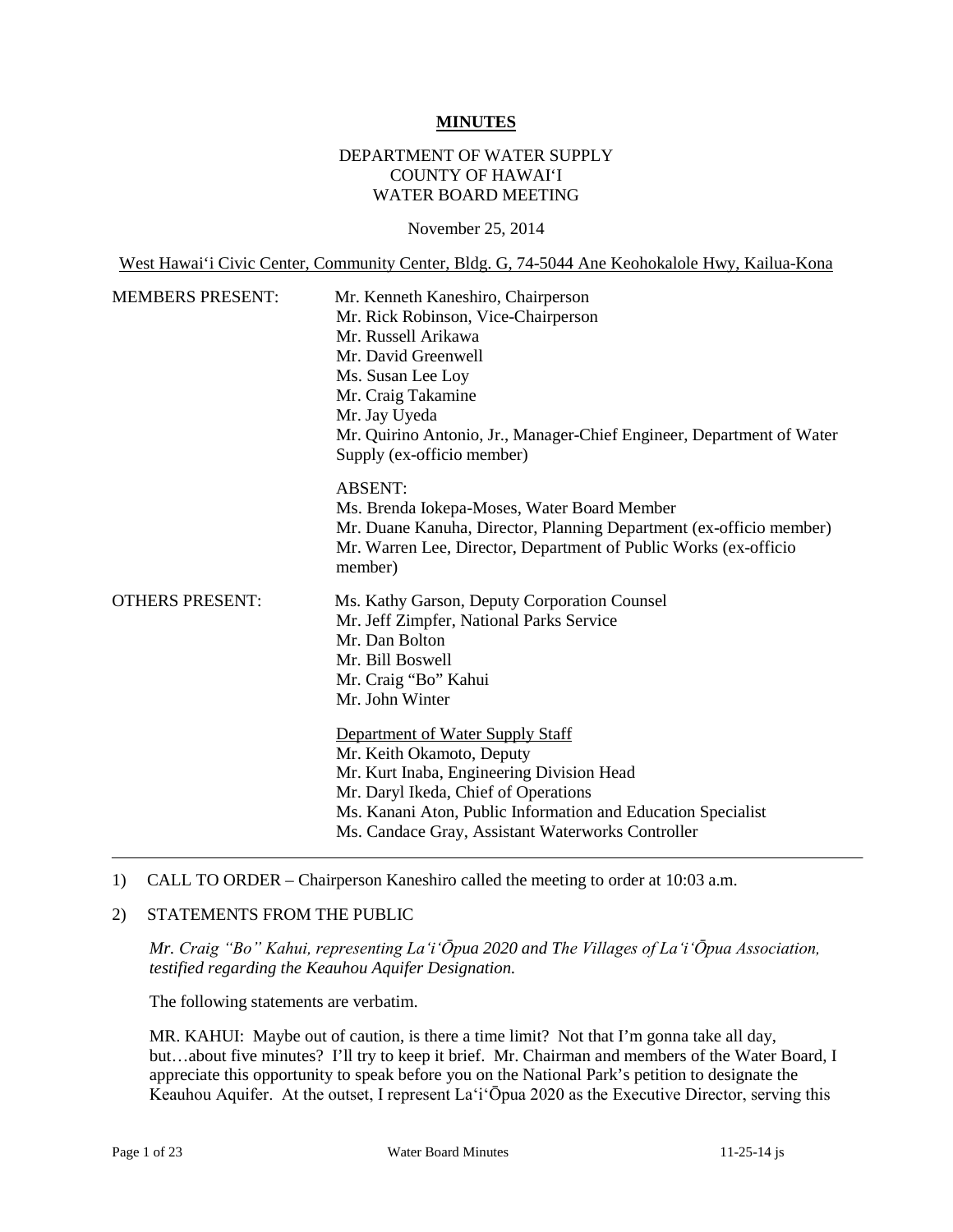community to bring community facilities for social, educational, recreational, cultural practices here in our ahupua'a of Kealakehe. I also am a director of the Villages of La'i'Ōpua Master Association. That's the largest development in Kona…affordable housing development by the Department of Hawaiian Homes. In the end, there's a projection of 1,200 units that are gonna be built here. I also represent West Hawai'i Parks and Athletic Corporation. WEPAC was established for the creation of the new regional park. I founded the corporation...the  $501(C)$  3 corporation for the purpose of helping this County bring funding sources to build this park in our lifetime. This is 25 years too long, waiting for a regional park for our community. I think we can make that happen. I also serve on the Board of Directors for Habitat for Humanity, and we bring affordable housing to the general public, not to mention they just recently…we built six homes in our community for Hawaiians. So when you look at my participation in this community, I'm kinda spread thin. At the outset, we oppose the National Park's petition to designate the Keauhou Aquifer. First, it's gonna affect our Hawaiian Homes development. Currently, we have 119 units under construction as we speak…119 units. If those units don't come to fruition, then those that are on the waiting list have to wait longer. And as you might know, many of you know…our Hawaiians have been waiting for a long time to get into a home. This is an opportunity, where we can, again, you know, bring affordable housing to our community. We oppose the petition, because The Villages of La'i'Ōpua Master Association, along with La'i'Ōpua 2020, are bringing these community facilities to this region. It's not just serving Native Hawaiians. For example, we're currently building a medical clinic with West Hawai'i Medical Clinic, here in Kona. We're 50 percent through construction. We've brought \$22 million to this region, just on that project alone. I mean, we're doing what we're supposed to do. And that is, to bring these resources to our community. That is also jeopardized by this petition. We won \$1 million in grant-in-aid last year…well, \$950,000.00. We're waiting for the Governor to release those funds, so we can trigger a 20,000-square foot, or estimated 20,000 square foot community center, adjacent to the medical center. If we cannot get our water because of this designation, that project goes away, along with an estimated 20 more million dollars in funding. So it's not just about money. It's really about bringing resources to our community. West Hawai'i Parks and Athletic Corporation has been founded now almost two and a half years. We were able to get the County administration to earmark \$750,000.00 for design and planning, and for community outreach. We have hundreds of people come out from this community, to tell their story about what they wanted to see in this regional park…from a dog park, to a what-they-call-that? Frisbee Golf to…you name it, we have it. We're gonna have it over here. It is also under jeopardy under this petition, because it too needs a water meter. We need water for that. Potable, and again, nonpotable water, with the reclamation of the Kealakehe Sewage Treatment Center. We do more than this; we're trying to be a partner with the County, and more recently, we are coming and bringing USDA dollars to the County, by way of retrofitting the water…the sewage treatment plant. The community can, with a compact between the County and USDA, bring 45 percent of that construction cost. But it, too, is under jeopardy under this petition. It does selfishly help us, if we can change sewage water to R-1, and use it for irrigation for the West Hawai'i parks, the regional park. Then, we save on potable water we could use elsewhere. And that's when we selfishly need water up in our community projects, in our community facilities. As we look around Kona, we see a lotta things going on...most of which has been driven, really, by a core group of leaders in this community, you know. And that's because we have a passion for where we live, and what is it about…what we do in Kona, is different from Kalihi, where I come from? And if we urbanize this area, as may be the case by the National Parks, to say, "Oh, we're gon' create this urban area, and we're gonna use up all the water, and we're gonna affect the Aquifer, and therefore should not allow… Therefore, the Commission on Water Resource Management should approve the petition. I argue quite the opposite. There's no science; I've read all of the articles. I've done my homework. And I stand here before you to support this Board's decision to oppose the National Park's petition related to the Keauhou Aquifer. It's not wrong. What they're doing is not wrong. I get it. I get what they wanna do. But we have a law for that. CWRM, or the Commission on Water Resource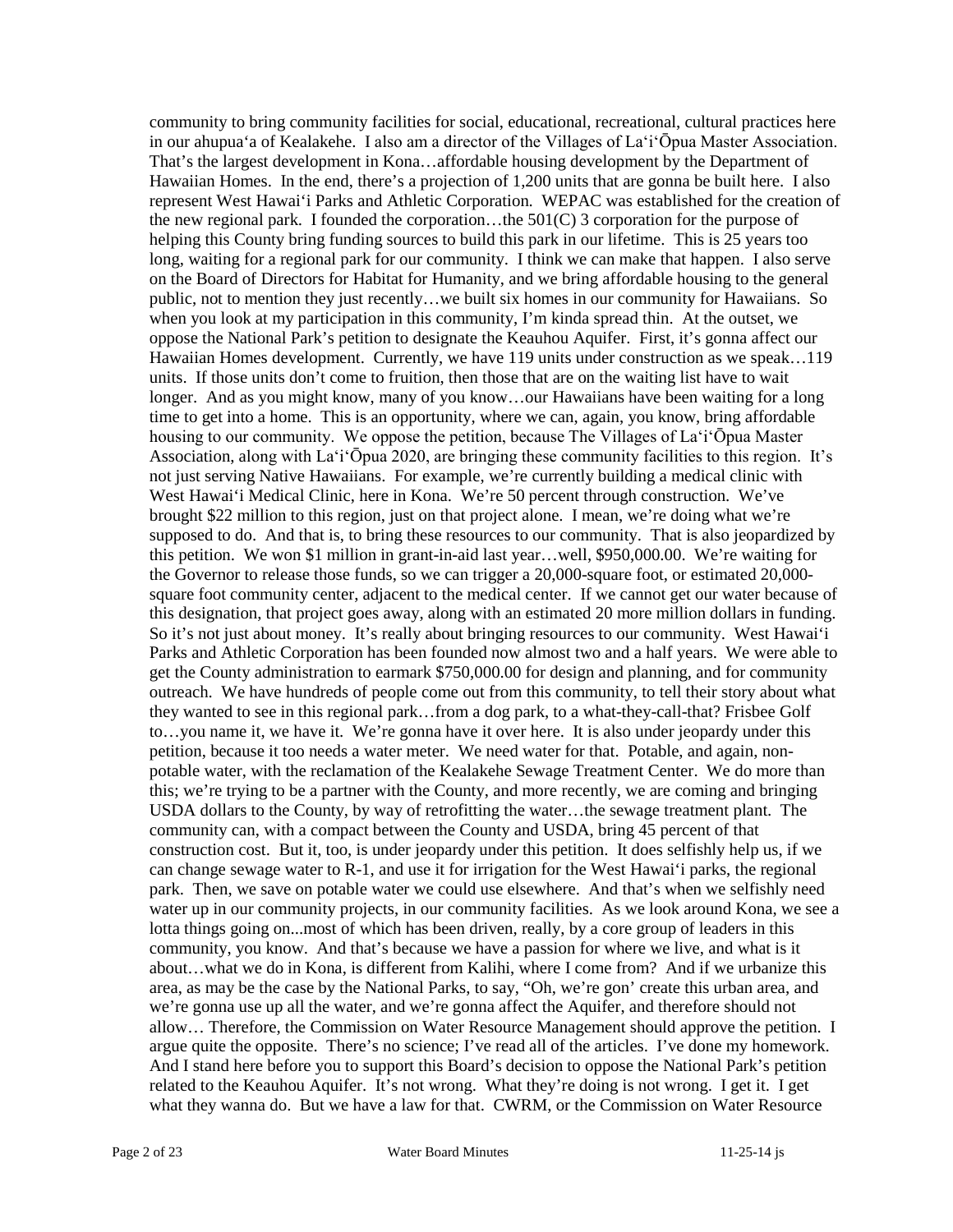Management, has its fiduciary duty to the State and us, the public. The Keauhou Aquifer, or any area, is triggered by State law…when the sustainable yield reaches a certain amount. They have a mechanism already in place. To trump this now by the National Park's petition, I think, is wrong. We should follow the law. It was created for the protection of our water... not for the preservation, or the special interests, of one small, little group. And to wield their Federal muscle like this is wrong…just like U.S. Fish and Wildlife did with us, and took our resources away from our homesteaders...in the amount of \$3 million and 30 acres. You know how much this 30 acres here in value…over here in Kona?! That's big money, a big chunk of change…you can leverage for housing development. How's about another \$3 million over 20 years for a program that's gonna *maybe* help plant…maybe not?Where's our people? They're still waiting to get in homes. That's the fallacy about all of this. So I argue strenuously for our members, that we are in opposition of this Aquifer petition by the National Parks, and absolutely in support of the Water Board's decision to oppose same. Thank you. Any questions? Mahalo.

MR. ROBINSON: Could I, Mr. Kahui?

MR. KAHUI: Yeah.

MR. ROBINSON: I wish I had recorded that, because what you said is so spot on. It's just perfect. And this Spirit of Kaloko-Honokōhau…they have an Advisory Group that's formed, and none of the groups that you mentioned as, you know, you're working with, is even listed in there as participating in that. It seems that the Advisory Group comes from…and admittedly, was back in 1972… Now that the community has changed, it doesn't include any updates for any new members of the community.

MR. KAHUI: Uh, that's correct.

CHAIRPERSON KANESHIRO: When we have Statements from the Public, we don't have any…

MR. ROBINSON: Oh, sorry.

CHAIRPERSON KANESHIRO: Comments. You just make a Statement.

MR. ROBINSON: Okay, I'm sorry.

CHAIRPERSON KANESHIRO: I'm sorry; if you wanna talk with the Board, please put yourself on the Agenda.

MR. KAHUI: I appreciate that. Thank you. I apologize. Thank you.

MR. ROBINSON: I couldn't resist…

CHAIRPERSON KANESHIRO: Okay, next, I'd like to call Mr. Jeff Zimpfer on the NPS petition for Kaloko-Honokōhau.

*Mr. Jeff Zimpfer of the National Park Service testified regarding the NPS Petition for the Water Management Area.*

MR. ZIMPFER: Aloha Chairman Kaneshiro and members of the Board. My name is Jeff Zimpfer, and I am an Environmental Protection Specialist for Kaloko-Honokōhau Historical Park. On December  $10<sup>th</sup>$ , the members of the Commission on Water Resource Management will provide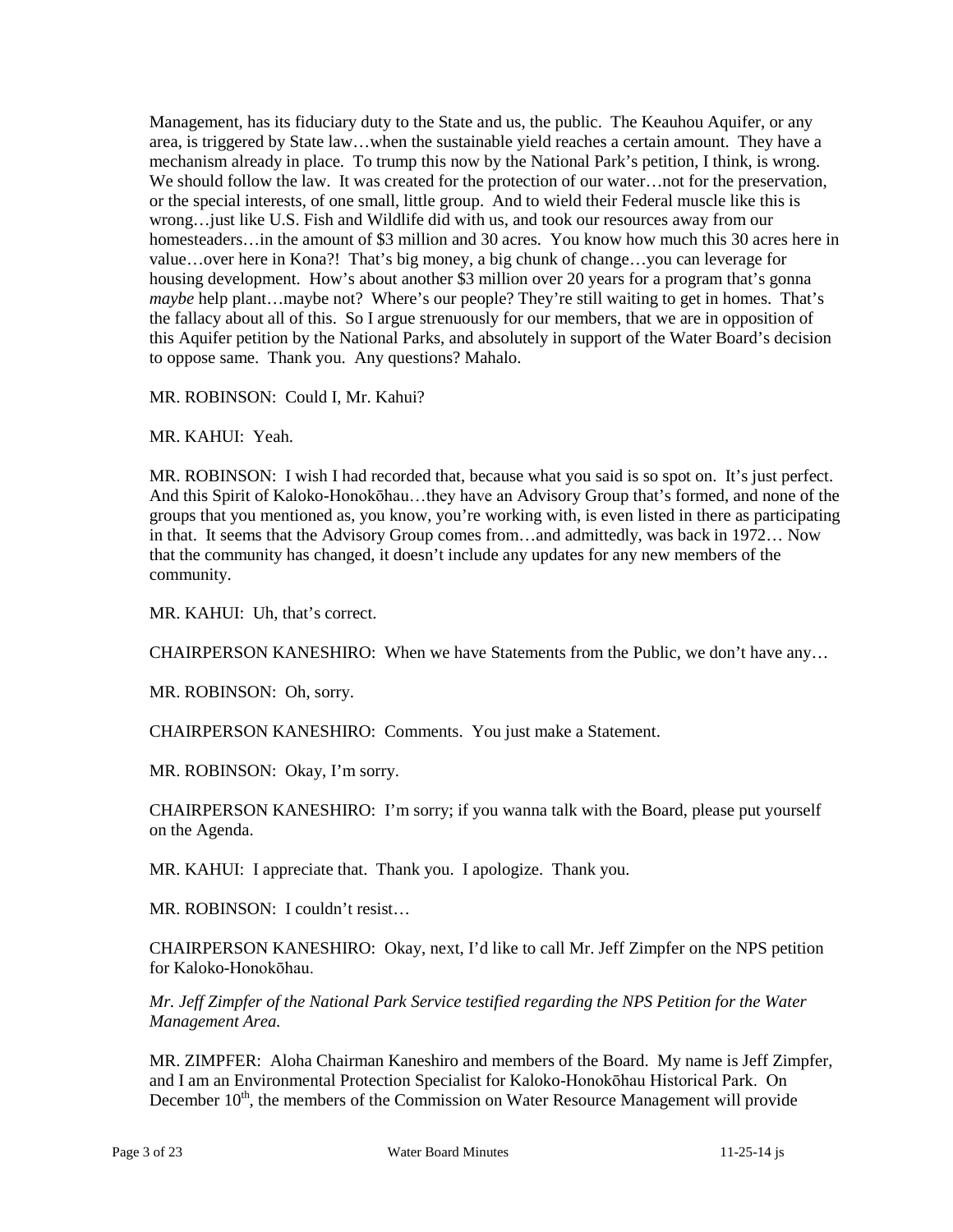direction regarding next steps in the petition process. The National Park Service would like to reiterate that we are willing to continue discussions on ways we can work together so that both the water needs of the residents of West Hawai'i can be met, and the park's natural and cultural resources, and ecosystems are preserved for the enjoyment of future generations.

### 3) APPROVAL OF MINUTES

The Chairperson entertained a Motion to approve the Minutes of the October 28, 2014, Water Board meeting.

ACTION: Mr. Greenwell moved to approve; seconded by Mr. Arikawa; and carried unanimously by voice vote.

The Chairperson entertained a Motion to approve the Minutes of the November 13, 2014, Special Board Meeting.

ACTION: Mr. Uyeda moved to approve; seconded by Mr. Robinson; and carried unanimously by voice vote.

#### 4) APPROVAL OF ADDENDUM AND/OR SUPPLEMENTAL AGENDA

None.

5) PUNA:

### A. **JOB NO. 2013-996, PĀHOA DEEPWELL A REPAIR:**

The Manager-Chief Engineer reported that there were no bidders when the bids were to be opened on November 20, 2014, at 2:00 p.m. He said that DWS will be re-advertising for a re-bid; he was not sure why there were no bidders. He said that bids for the re-bid will be opened in early December.

The Secretary said that the re-bid date is December 11.

The Manager-Chief Engineer confirmed this.

Mr. Greenwell asked if there was an estimate for the project.

Mr. Ikeda said the estimate was less than \$100,000,00.

The Manager-Chief Engineer confirmed this, and said that DWS had intended to put the project out to bid earlier, but because of the lava flow, the Department put Pāhoa Well B online first. The intent now is to put Pāhoa Well A back online as well, in case the lava flow overruns DWS's system or separates the system. Having Well B back online would make that water available.

Mr. Greenwell asked how long the contract was for.

Mr. Ikeda said DWS was asking for 180 days. He explained that the pumps, etc., need to be manufactured on the Mainland; they are not available off-the-shelf.

The Manager-Chief Engineer said he understood that there may be a concern about the number of days. The last project involving 360 days may have made the Department gun-shy, but the staff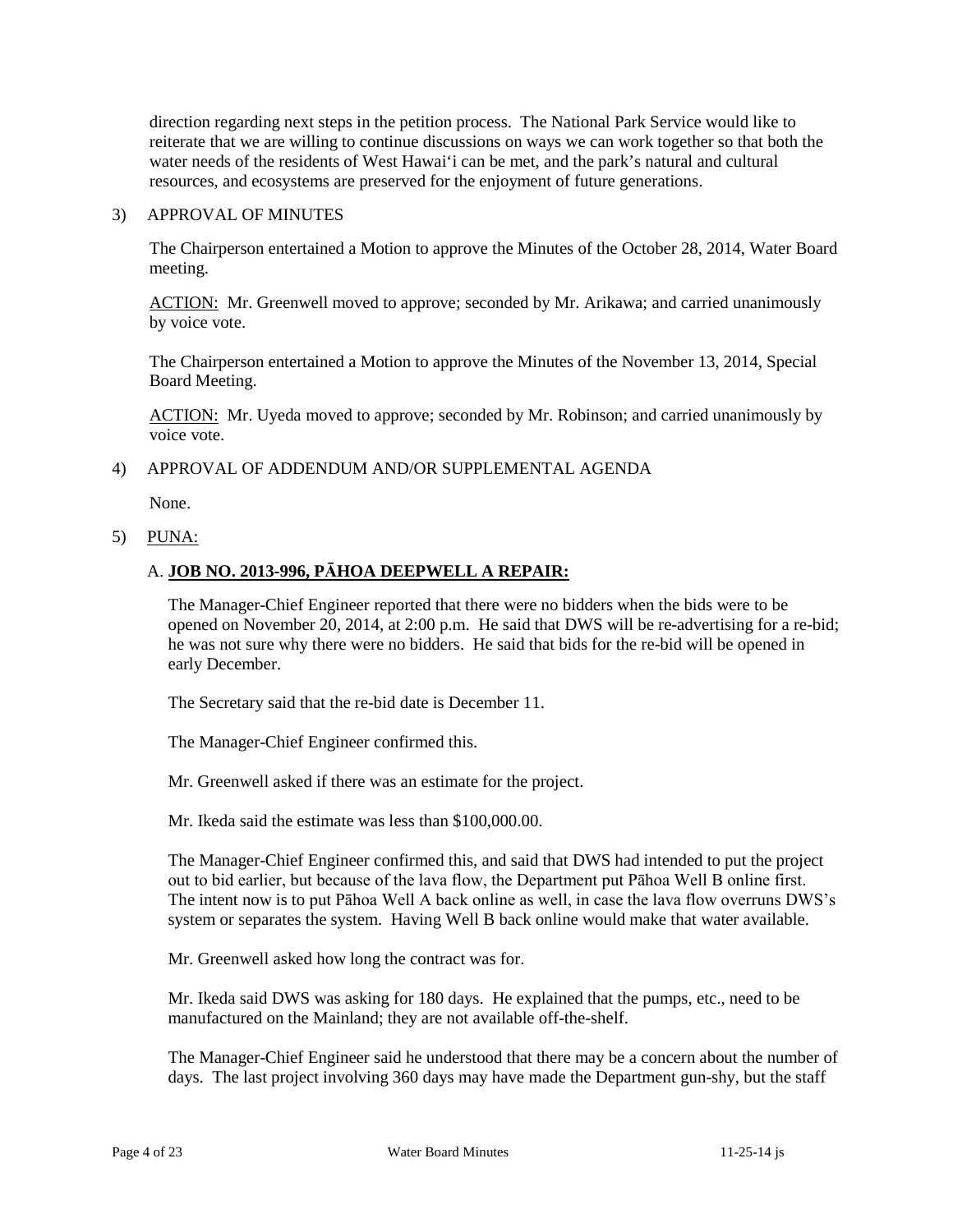is watchful of the number of days that these projects take. He noted that deepwell projects take time mainly because pumps and motors, etc. need to be built; they are not off-the-shelf items.

Mr. Uyeda asked how long this well has been offline, and he asked how many wells provide water for this system.

The Manager-Chief Engineer said that it has been at least a couple of years that Well A has been offline, as had the recently-repaired Well B. DWS has four wells that can provide water to the system, he said. Two wells are located at Keonepoko; DWS is able to pump those wells into the reservoir that the Pāhoa wells pump into. Thanks to the two Keonepoko wells, DWS had been able to defer repairs on Wells A and B, he said. However, due to the lava flow, DWS needs both Pāhoa wells online, in case the system is separated by lava.

Chairperson Kaneshiro asked if there could be any problems in providing the water to the people of Pāhoa, in the event that Well B is not completed.

The Manager-Chief Engineer said that as long as DWS has at least Well B online and nothing happens to that well, things should be okay. That is why DWS is going through the regular procurement process, instead of resorting to emergency procurement. He noted that DWS did go through emergency procurement for Well B, the first of the two Pāhoa wells to be repaired. With Well B online, DWS should be good to go, he said.

### 6) NORTH KOHALA:

### A. **NORTH KOHALA WATER DISCUSSION:**

Mr. John Winter, representing the Water, Parks and Roads Subcommittee of the North Kohala Community Development Plan Action Committee, gave information on the paper that the Action Committee had produced, which was distributed in the Board packets. He noted that he was not appearing before the Board to complain or to make a request. The paper entitled "Water Supply in North Kohala" is providing the basis for negotiations between Mr. Winter's Subcommittee and DWS. He said that those negotiations are going well, and today's presentation is aimed at apprising the Water Board of these activities. To summarize the paper, Mr. Winter said that the paper ends with four requests that his Subcommittee is negotiating with DWS.

One of the requests is for DWS to add more wells, and connect the wells for redundancy. Mr. Winter noted that a couple of years ago, the main water pump for the wells in North Kohala failed, followed soon after by the failure of the only back-up water pump. This cut Kohala off from public water. Putting in redundancy is something that DWS wants to do, and DWS is working on that right now with the Hala'ula Well, which would be connected into the grid, he said. There is also the Kealahewa Well, which is a functioning, albeit unpermitted, well; this would be good to connect up also, Mr. Winter said. There is a problem with the Hala'ula Well, regarding the gap between the owner's appraisal and DWS's estimated appraisal price. That matter is under negotiation, and it could be a year before the parties come to terms, and another two years before the well is completed. Mr. Winter said the situation is a bit tenuous, so his Subcommittee is trying to expedite the negotiations as best it can.

The second request is to initiate a program to upgrade the aging delivery system as soon as possible, Mr. Winter said, noting the plethora of aging infrastructure dating back to plantation days. There is a lot of repair work underway in North Kohala, with one road having its water pipes repaired four or five times in just the past year. The Subcommittee would like to expedite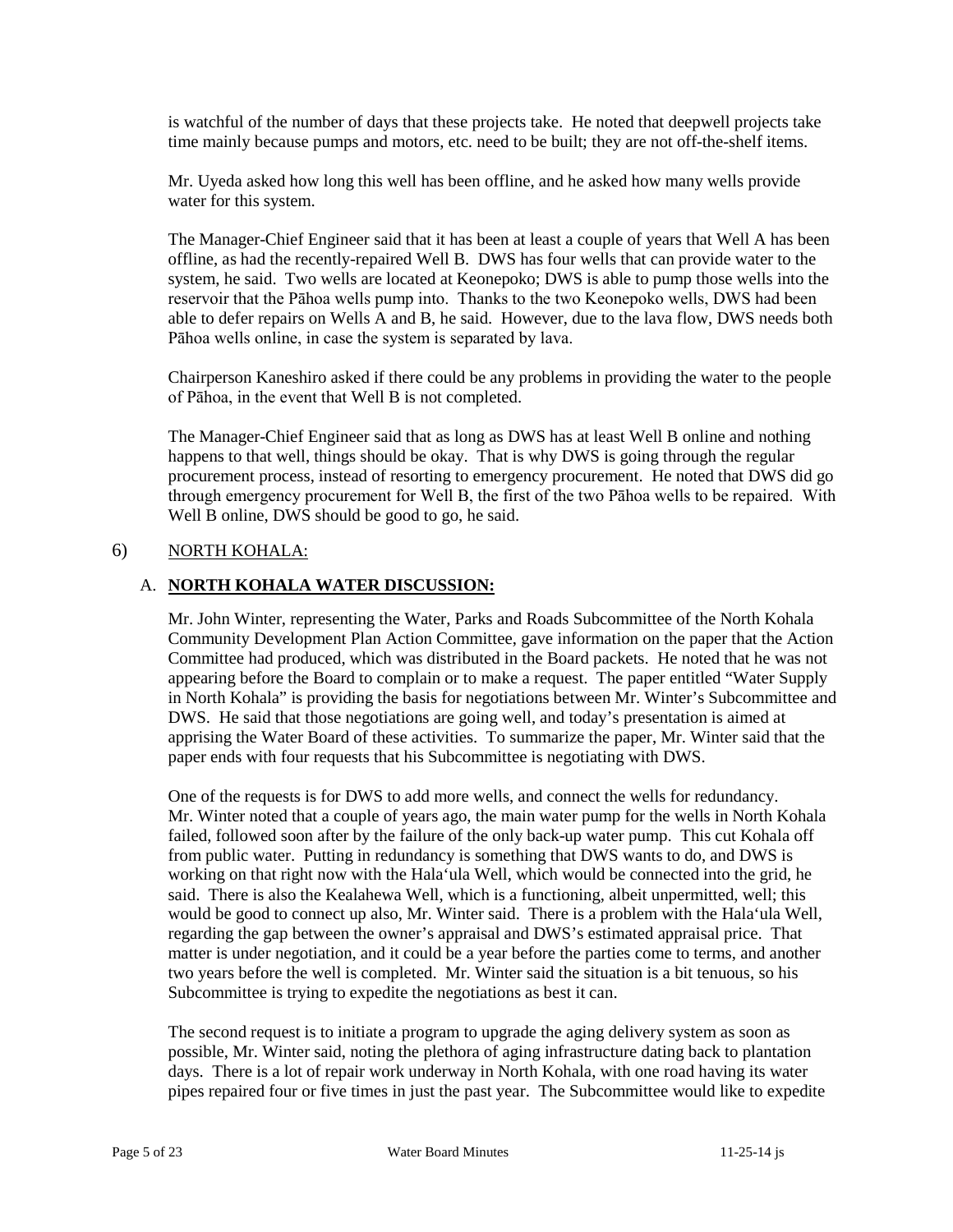this, he said. He asked whether funding for infrastructure like this is available in DWS's CIP Budget.

The Manager-Chief Engineer said that DWS has a certain amount of funds in its CIP Budget for pipeline repairs; he was not sure if there was anything specifically earmarked for North Kohala. If DWS has to do some emergency repairs or the like, DWS has funds available. He cited the Department's storage reservoir in Ka'auhuhu, whose roof collapsed. To mitigate that, DWS built a smaller, temporary storage reservoir; DWS is still working to replace the roofing on the larger reservoir in Ka'auhuhu.

Mr. Winter said his question actually was whether those Capital Improvement funds come out of the DWS Budget, or whether the funds can come from other public funds as well.

The Manager-Chief Engineer said that DWS may receive State funds on occasion, or USDA loan/grant funds; DWS receives hardly any County funds. He noted that there are some Federal programs that may have funds available to DWS in the near future.

Mr. Winter said that he asked that because the Action Committee, which he chairs, at its last meeting prioritized the capital improvement projects that the Committee was submitting to the County. Repair of infrastructure was one of the two top priorities, he said. He just wanted to make sure that it was okay to put in for such funding.

The third item among the Subcommittee's requests was with regard to the moratorium on new water meters in North Kohala; his Subcommittee gets a lot of heat about that as the Subcommittee tries to serve the will of the public of Kohala, Mr. Winter said. He said that the Subcommittee understands that the water meter availability largely depends on the new wells and the redundancy which is getting connected in. The problem of aging pipes might also figure in, and cited the inability to get sufficient water to places whose population is growing right now. The Subcommittee wanted that to be on the table in the negotiations with DWS.

The fourth and final request, regarding agricultural water in the Kohala Ditch, really does not have much to do with the Water Board, Mr. Winter said. The Subcommittee wanted to explore creative ways of distributing that ag (i.e., non-potable) water, instead of having the growing agricultural community in Kohala using potable water from DWS. The ag water is at a high elevation, and the Subcommittee is seeking ways to distribute it. He reiterated that his appearance today was just to apprise the Water Board of what is going on in North Kohala.

Mr. Greenwell said that Messrs. Inaba and Okamoto (the Deputy) are aware of the Beers Road situation, and that project is on the replacement schedule, and so that is moving forward. He went on to clarify that there are in fact two Hala'ula Wells, one dating back from the plantation days, and the newer one, which is the one Mr. Winter referred to earlier. That well is the higher-level domestic-use well, Mr. Greenwell said. He said that the Kealahewa Well, which Mr. Bill Shontell of Surety Kohala Corporation brought to the Board's attention as a possible water source earlier this year, has strings attached, with regard to obtaining that property.

Mr. Winter thanked Mr. Greenwell, and said that his Action Committee understood that there were problems. His group was just trying to advocate for the Kohala community in order to get things going. He said that his group believed that problems are surmountable, and they have hope.

Ms. Lee Loy asked Mr. Winter when the Kohala CDP was approved.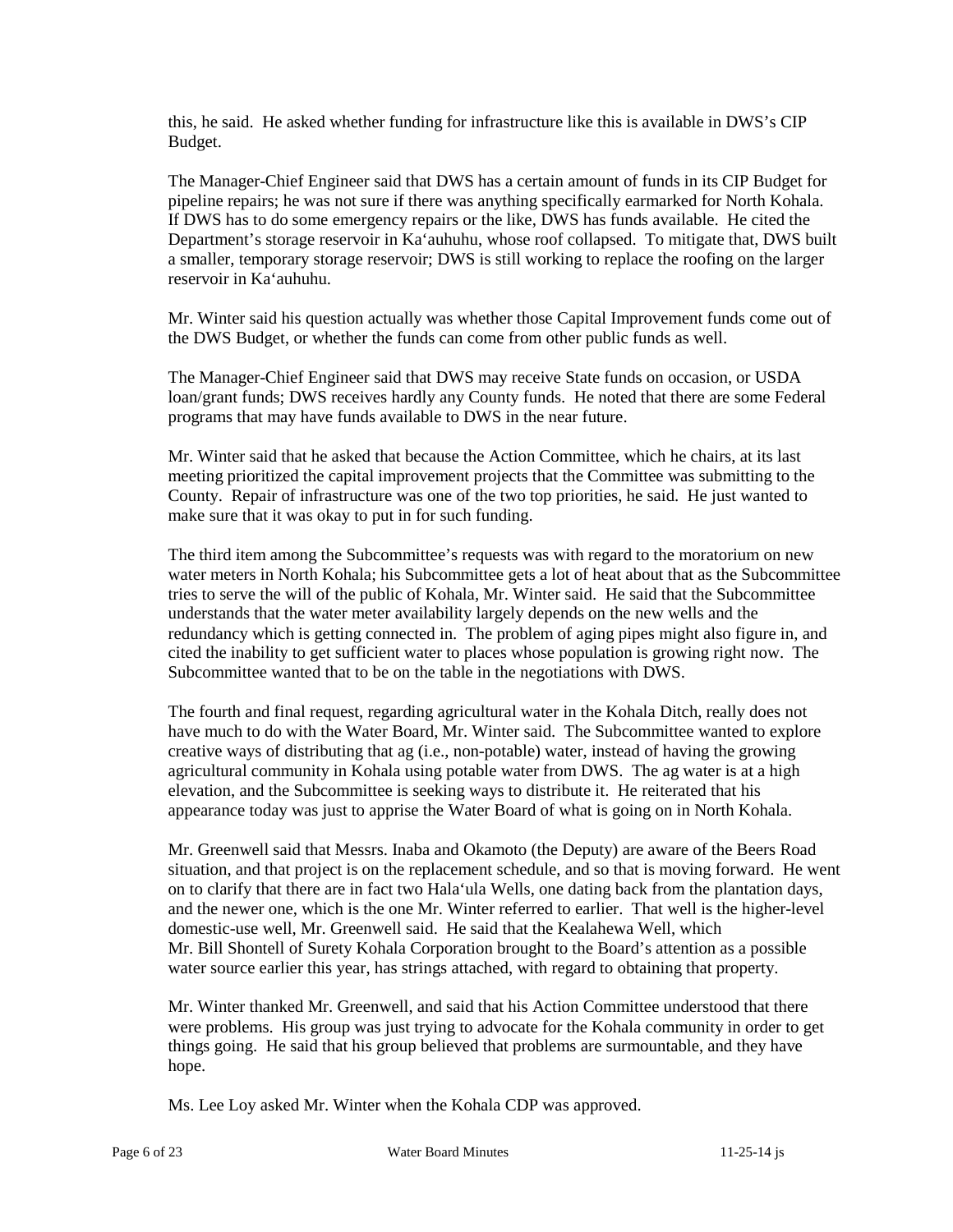Mr. Winter said he believed that it was in 2001 or 2003; the information was on the web.

Ms. Lee Loy raised the question of the CDP's funding mechanism. She said that Mr. Winter lives in a very tight-knit community, and suggested that the Action Committee look at making it an Improvement District, where there could be other contributions, rather than just relying on DWS for funding. She said she shared that because funding is where the heartburn always happens; communities have great plans, but the funding mechanism is what holds them back. Ms. Lee Loy also suggested that the Action Committee, as one of its goals, keep the information on the CDP current. DWS is in the process of updating the County's Water Use and Development Plan (WUDP), and it needs current information from CDPs and other sources to make correct assumptions.

Mr. Winter thanked Ms. Lee Loy for her suggestions. He said that his Action Committee tries to be as current as possible; he noted that the Action Committee relies on whatever publications are available to keep current. He said the Action Committee has been talking with the Rural Water Association regarding low-interest grants, and has been trying to find creative funding mechanisms. One way to do that is to add it to the user's bill, Mr. Winter said.

Mr. Robinson complimented Mr. Winter on the paper that Mr. Winter wrote.

Chairperson Kaneshiro, touching on the subject of agricultural water, suggested that Mr. Winter contact Mr. Matthew Wong, in the Waimea Field Office of the Natural Resources Conservation Service of the USDA. He gave the phone number: 885-6602. Mr. Wong may be able to assist on the agricultural water issue, Chairperson Kaneshiro said.

The Manager-Chief Engineer said that DWS works closely with the various CDP Action Committees through the Planning Department. DWS provides comment on some of the things involving CDPs. He said he appreciated Ms. Lee Loy's mention of the updates to the WUDP that its consultants are doing, using some of the information provided in the CDPs.

### 7) MISCELLANEOUS:

### A. **DEDICATION OF WATER SYSTEMS:**

The Department has received the following documents for action by the Water Board. The water systems have been constructed in accordance with the Department's standards and are in acceptable condition for dedication.

### **1. DEDICATION DEED**

(Water Tank – South Makai) Grantor: Waiaha System, LLC Tax Map Key: (3) 7-5-017: 030

### **2. GRANT OF EASEMENT AND BILL OF SALE**

Grantor/Seller: Waiaha System, LLC Tax Map Keys: (3) 7-5-017: 40 (Lot B); 7-5-017: 041 (Lot C); 7-5-017: 042 (Lot D) and 7-5-017: 043 (Lot E)

### **3. ASSIGNMENT OF GRANT OF EASEMENT**

(Waiaha Systems, LLC, South Makai Leg) Assignor: Waiaha System, LLC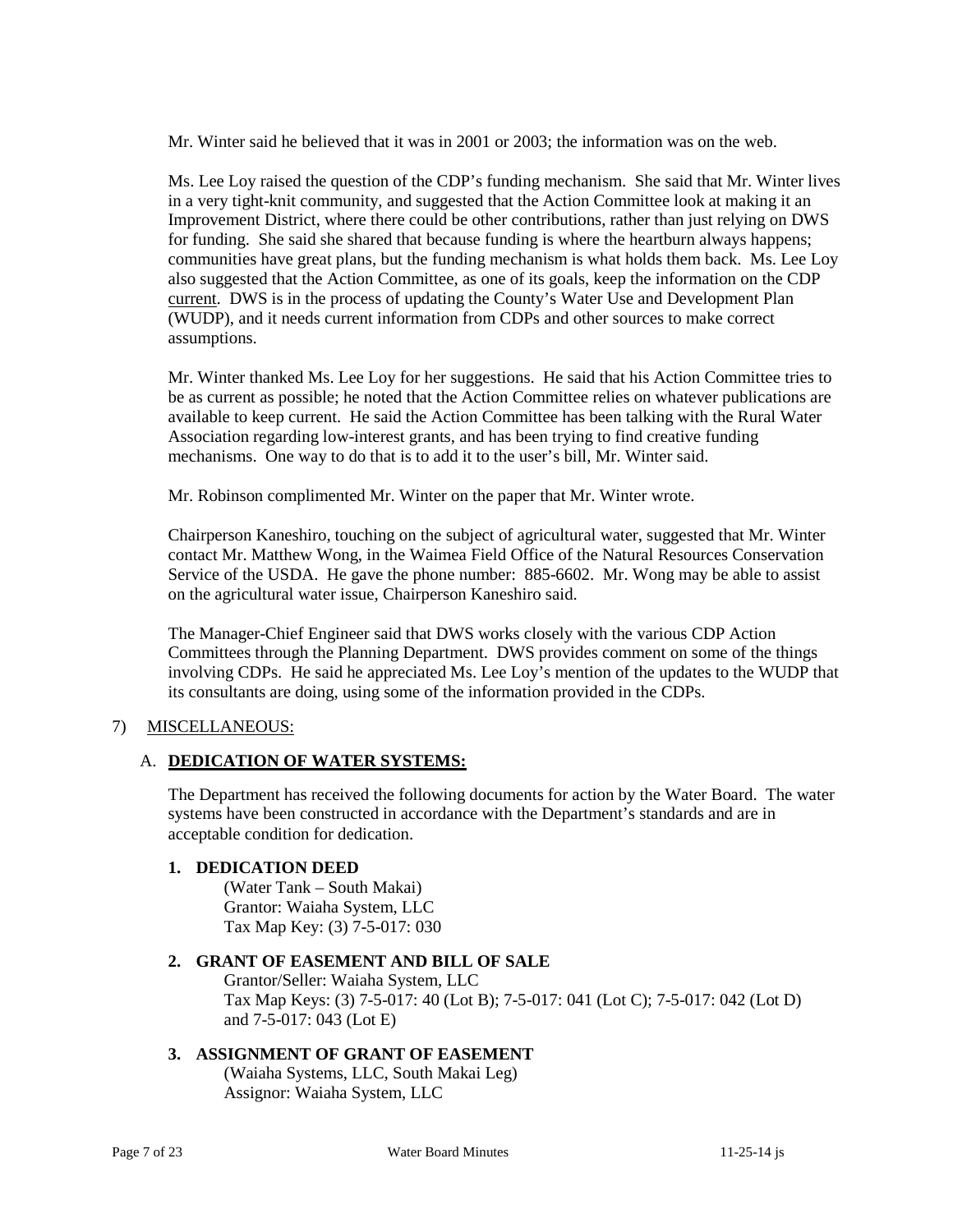Tax Map Key: (3) 7-5-017: 040; 7-5-017: 042; 7-5-017: 043

# **4. DEDICATION DEED**

(Water Tank) Grantor: Waiaha System, LLC Tax Map Key: (3) 7-5-016: 089 (Lot 5-B)

# **5. GRANT OF EASEMENT AND BILL OF SALE**

Grantor/Seller: Waiaha System, LLC Tax Map Keys: (3) 7-5-016:015; 7-5-016:016; 7-5-016:017; 7-5-016:029; 7-5-016:088; 7-5-016:089; 7-5-016:090; 7-5-016:091; 7-5-016:092; 7-5-016:093; 7-5-016:094; and 7-5-016:095

#### **6. GRANT OF EASEMENT AND BILL OF SALE** Grantor/Seller: Fred Arnold Bolton and Barbara Frances Bolton Tax Map Key: (3) 7-5-016: 087 Final Inspection Date: *TBA* Water System Cost: \$ *TBA*

### **7. GRANT OF EASEMENT AND BILL OF SALE**

Grantor/Seller: Waiaha System, LLC Tax Map Key: (3) 7-5-016: 102 (Lot 2H)

### **8. GRANT OF EASEMENT AND BILL OF SALE**

Grantor/Seller: Waiaha System, LLC Tax Map Key: (3) 7-5-016: 103 (Lot 2J)

The Manager-Chief Engineer recommended that the Water Board accepts these documents subject to the approval of Corporation Counsel and that either the Chairperson or the Vice-Chairperson be authorized to sign the documents.

MOTION: Mr. Robinson moved to approve; seconded by Mr. Uyeda.

Mr. Uyeda asked for confirmation that the grantee in all of these designations is the Water Board.

Ms. Garson confirmed this.

Mr. Uyeda asked whether these documents need to carry any language whereby the grantee is self-insured.

Ms. Garson said that it is the County's standard practice to be self-insured.

Mr. Uyeda asked whether there was any indemnification.

Ms. Garson said that is not in the forms.

Mr. Greenwell, noting all of these new items coming into the Department's inventory, asked what happens to old inventory that needs to be taken out, sold or given back to the original owner. He asked what the procedure was.

The Manager-Chief Engineer said that when DWS needs to give back easements, etc., the Department comes back to the Board to extinguish those easements. Turning to the dedications at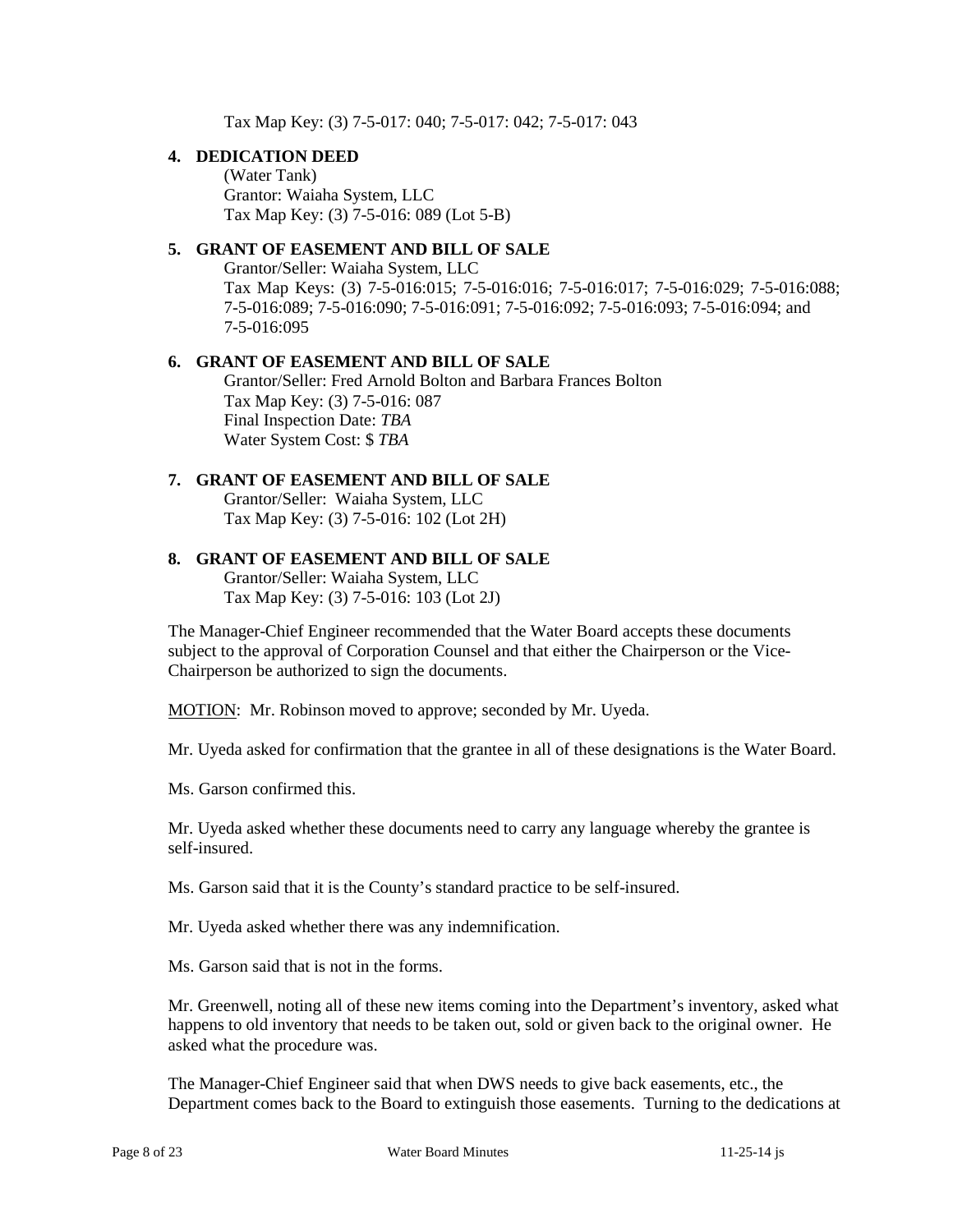hand in today's meeting, he noted that this Waiaha LLC project is involved in recent agreements with Kohanaiki and Palamanui, etc. The dedications signal the completion of the project, whereby DWS will soon bringing higher-level water from Māmalahoa Highway, down to DWS's Queen Ka'ahumanu System. The Manager-Chief Engineer noted that Mr. Dan Bolton was in the audience, in case the Board had any questions regarding the project.

Mr. Robinson asked whether the easements were exclusive or non-exclusive.

Ms. Garson said they are non-exclusive.

Mr. Robinson asked if there were any provisions in case DWS has to relocate an easement.

Ms. Garson said that she did not recall any such provisions; these dedications are typical of everything that comes before the Board every month. The form is the same form, and all of the dedications go through DWS's inspection process.

ACTION: Motion carried unanimously by voice vote.

### B. **DEPARTMENT OF WATER SUPPLY RESPONSE TO NATIONAL PARKS SERVICE'S PETITION TO DESIGNATE KEAUHOU AQUIFER AS A GROUND WATER MANAGEMENT AREA:**

Ms. Lee Loy reported that she had attended the November 19, 2014, CWRM meeting in Honolulu, which included a presentation to CWRM of DWS's Water Use and Development Plan (WUDP) numbers by consultant Mr. Jon Nishimura of Fukunaga & Associates. Mr. Inaba, the Deputy and the Manager-Chief Engineer did an excellent job with their presentations, conveying technical information in an easily-digestible manner. She said that members of boards and commissions are just like her: they are people who do not know everything about everything. It is really important to communicate good information to the Commissioners so that they can make good decisions, Ms. Lee Loy said. The County Planning Director, Mr. Duane Kanuha, was there to give information on long-range development in the Kona area. After that, Mr. Nishimura did his presentation regarding the sustainable yield numbers, etc. Ms. Lee Loy observed that some of the Commissioners' questions were pretty spot on, but some questions strayed from the criteria for designation. She said that the Board, as it goes forward, has an opportunity in its response letter to reel the Commissioners in, and to focus the Commissioners on what the criteria for designation are. The Water Board needs to gently remind CWRM that the criteria for designation are outlined in the Water Code. The Board's response letter will become the fundamental blueprint for how the Commissioners make their decision, Ms. Lee Loy said.

Ms. Lee Loy noted that Messrs. Greenwell and Robinson were there at the meeting, along with the Deputy, the Manager-Chief Engineer, Mr. Inaba and Ms. Aton.

The Manager-Chief Engineer said he appreciated that the Board members were attending all of these meetings. He noted that there was a long wait from 11:00 a.m. to 1:00 p.m. on November 19, when DWS finally got to plead its case to CWRM. He said it was important to drive home to CWRM what DWS's responsibilities are. He said that the Commissioners are laypeople like the Water Board, with the exception of the DLNR Director and the Department of Health (DOH) Director. (He noted that the DOH Director did not attend the November 19 CWRM meeting.) The Manager-Chief Engineer thanked the Deputy and Mr. Inaba for working diligently to present the necessary information to CWRM, and thanked DWS's attorneys for being present to help with the presentation. He noted that CWRM has scheduled the December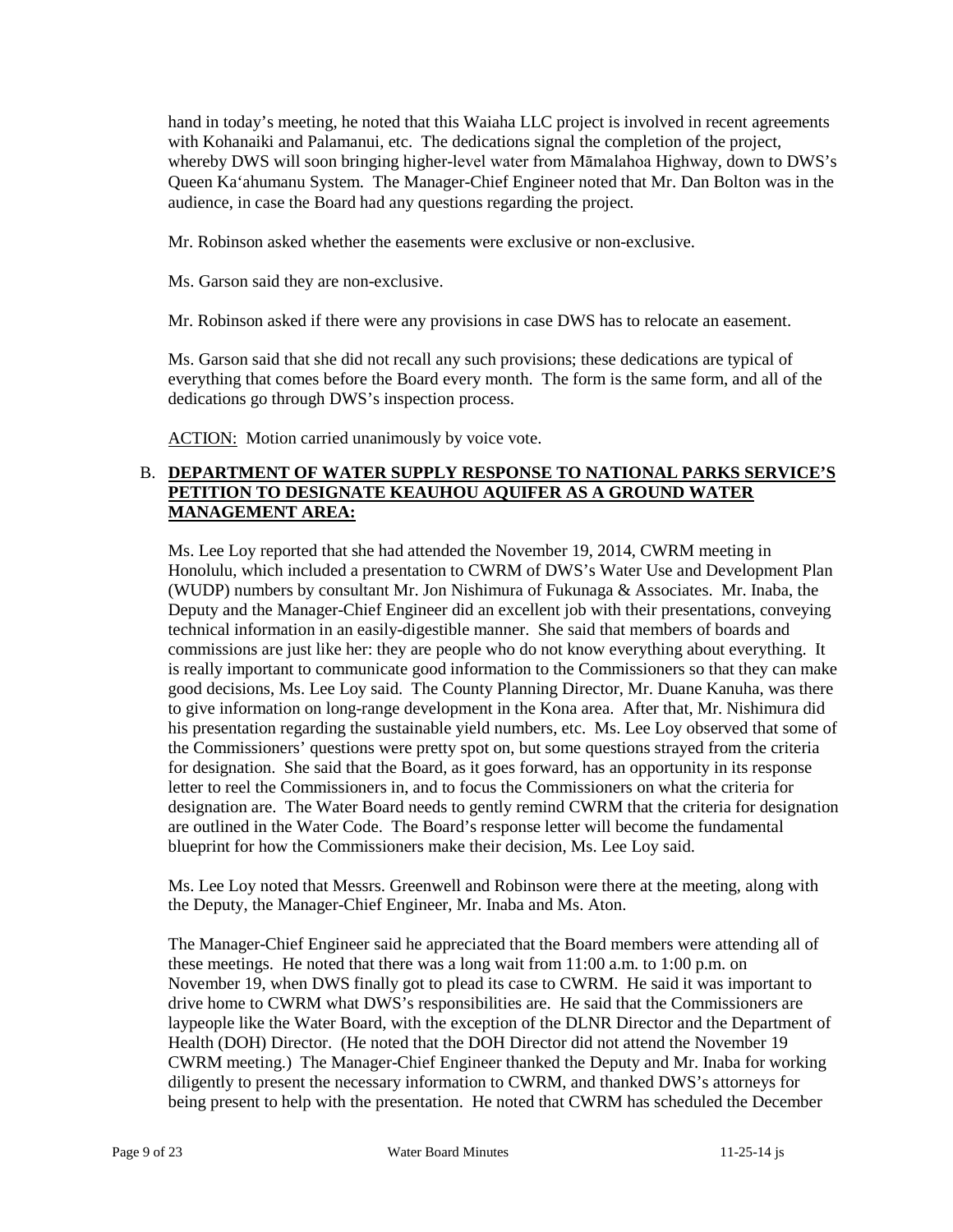10 decision-making meeting in Kona. He expected that the meeting would run long, and would probably well into the afternoon. The Manager-Chief Engineer said he anticipated a big showing from the public, as well as from County agencies including Planning and hopefully, the Mayor's Office.

Mr. Robinson said he envied Ms. Lee Loy's tactful style of presentation. Attending the CWRM meeting was a good opportunity to get insight, through the kinds of questions the Commissioners asked. There were few questions about the scientific findings; he had expected more questions about the science. Most of the questions were about other things. He praised the Planning Director for being spot on in his presentation about the Kona CDP, in which Mr. Kanuha gave details on how the CDP is intended to be part of the General Plan, on how long the process had taken, on how many groups had participated, etc. He also praised the DWS presenters and Mr. Nishimura.

Mr. Robinson said that the only thing he was disappointed in was the last-minute communication from NPS today, in which NPS attested that they really want to negotiate. Mr. Robinson said that was an affront after everything that DWS and the Water Board has been through, and after all of the time that has been wasted. Mr. Robinson said that this whole affair could have been handled far better, and it was an affront for NPS to come in at the proverbial  $13<sup>th</sup>$  inning, and throw something like this at the Board. He said it was a ploy that was merely intended to allow NPS to be able to say that they had offered to negotiate. This was an affront, he said. NPS could have made the offer much earlier, and in a much better manner, Mr. Robinson said.

Ms. Lee Loy asked to allow Mr. Kahui to come back up to speak to the Board.

Ms. Garson said that it was okay to have a dialogue with Mr. Kahui at this point in the meeting.

Ms. Lee Loy said she had a few questions to ask Mr. Kahui, noting that she herself is a beneficiary of a Native Hawaiian Trust. She asked whether the community center that Mr. Kahui mentioned earlier was part of the larger, long-range plans for La'i'Ōpua, or if it was a larger community plan.

Mr. Kahui said that La'i'Ōpua 2020's mission is to bring these community facilities to the broader region. They will include a medical and dental center, a community center, an aquatic center/gymnasium, an inter-generational daycare center and a social services center in compact with the State's Child and Family Services agency. These initiatives were bridged with a number of stakeholders in the region, Mr. Kahui said. He cited the Kona Dove Day Care Center in Kealakekua, which operates just at the fringe of its Federal allowance. It can barely service the Kealakehe community because it can only provide service within its perimeter of 19 miles. Federal guidelines bar seniors from sitting on a bus or in a caravan for any length of time, so now La'i'Ōpua is looking to create its own inter-generational day care facility for seniors and keiki. As in most cultures and traditions, Hawaiian tradition has kupuna and keiki together; they share a common, innocent bond between each other, and they flourish, Mr. Kahui said. La'i'Ōpua hopes to instill that tradition in this new inter-generational day care program; this is different from conventional day care today, he said. The facility will be on a 26-acre parcel, on a DHHL lease. Just adjacent to that parcel is 26-acre commercial center, which is part of La'i'Ōpua's economic engine to generate revenues to support the social services side. La'i'Ōpua is looking to sustain its programs, projects and community services, by seeking ways to generate income, such as via the commercial center. La'i'Ōpua 2020 has only six years left to bring those services and programs together, Mr. Kahui said. Right now, the programs are a bit fractured. Mr. Kahui said he sat on the Kona CDP board for four years, and La'i'Ōpua 2020 was really engaged in the CDP process.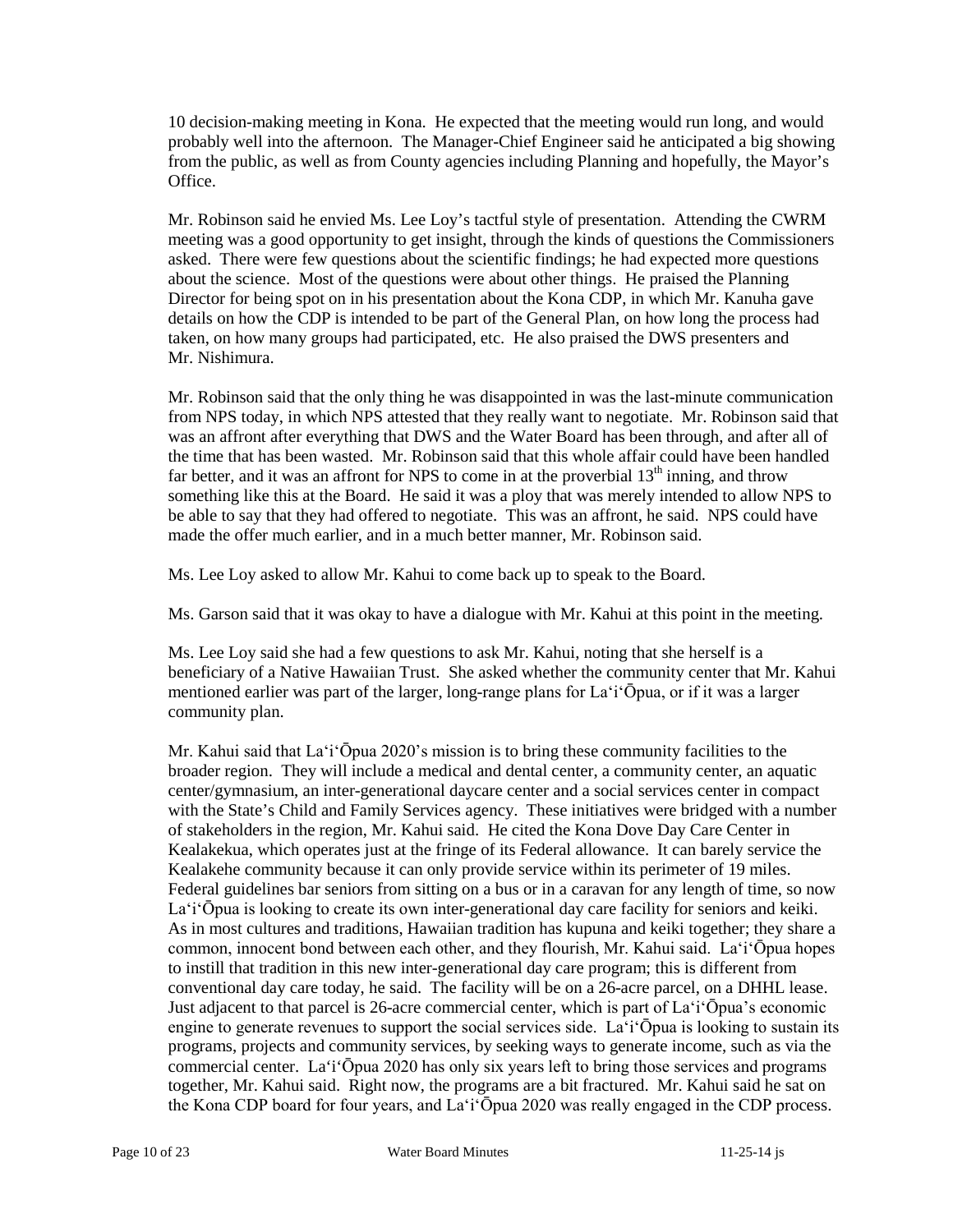If one looks at the land use map of the area, the whole Kealakehe ahupua'a and the Keahuolū ahupua'a are now designated as the new urban core of Kona. Mr. Kahui has urged his colleagues not to create another Kalihi, where urban housing is built with none of the social, recreational or cultural infrastructure that ensures a degree of quality of life that everyone can share. Mr. Kahui said that he wants to do the responsible thing for the community. To make these projects work, La'i'Ōpua was able to secure New Market Tax Credits, which are accorded to qualifying new affordable development areas. Certain criteria must be met, and Hawaiian Home Lands was the only qualifying area in the entire region, Mr. Kahui said.

Mr. Kahui, changing the subject, said that he attended a DHHL Commission meeting last week. He noted that DHHL has a constitutional right to reserve water, under its reservation rights. He said that DHHL has been mulling whether or not to support the NPS petition. He said that on numerous occasions at DHHL Commission hearings, he had asked the DHHL Commissioners to either oppose the petition, or stand silent on the matter. He told them that the Commissioners should look at who among the Hawaiian Homestead community is geographically affected by the proposed designation. In this particular matter, it is not the State reservation right that is at stake; it is the Keauhou Aquifer. It does not affect the other land owners or Homesteaders across the State. Therefore, Mr. Kahui and his colleagues are asking the Commissioners to stand silent on this particular matter, or oppose it. He told the Commissioners to let the process take its course. He found it disturbing that the DHHL Administration had asked the DHHL Commissioners to extend the Commission's authority **to the Chairperson** of the DHHL Administration. Mr. Kahui and his colleagues opposed that, because it left the door open for the Chairperson to negotiate; the word "negotiate", to Mr. Kahui, was troublesome. It was not clear with whom, and about what, the Chairperson would negotiate. It was ambiguous and open-ended, and there were no real criteria behind the authority that the Chairperson was seeking; it would have left things wide open, Mr. Kahui said. He said he mentioned this because the opposition to the petition is getting hit from all kinds of angles.

Mr. Greenwell asked Mr. Kahui to give details about the R-1 water, i.e., where the R-1 water is going to go, how far it is going to go, etc.

Mr. Kahui gave some historical background about the R-1 water. About 30 years ago, the County worked out a deal with the State and Kealakehe Associates, a Japanese entity, to develop the golf course there. The Japanese entity paid their dues to the tune of some \$20 million, but the venture went kaput. Legislation required that the golf course use reuse water from the sewage treatment facility. About four years ago, just after then-Gov. Abercrombie took office, La'i'Ōpua went through the community process of re-planning Maka'eo Park. When the new park was being developed through a three-day charette, Mr. Kahui said he felt personally affronted because the planners were taking all of the open space. This park was to have been a place reserved for the community and their families. Mr. Kahui said he drew up a petition, and got a lot of people on board to turn the golf course into a regional park. That is how the regional park got started. Legislation was passed, and an Executive Order was approved to convert the golf course into a regional park, which included the transfer of all of that R-1 water which was to have come from the sewage treatment facility. The park cannot be built without this R-1 water, Mr. Kahui said. The push, then, was to make the R-1 water happen. The Department of Environmental Management (DEM) has already been moving on a plan to retrofit the facility, and La'i'Ōpua went to the USDA for a grant as a community initiative to move the project along. La'i'Opua brought 45 percent of the cost of the project to the County; Mr. Kahui said he met with the Mayor last Friday, and the County said they want to do this project. La'i'Ōpua now needs to work with USDA to see if they want to do the project; on a compact, the project will happen, Mr. Kahui said. The R-1 water will now be dedicated to the regional park, and not to the golf course. He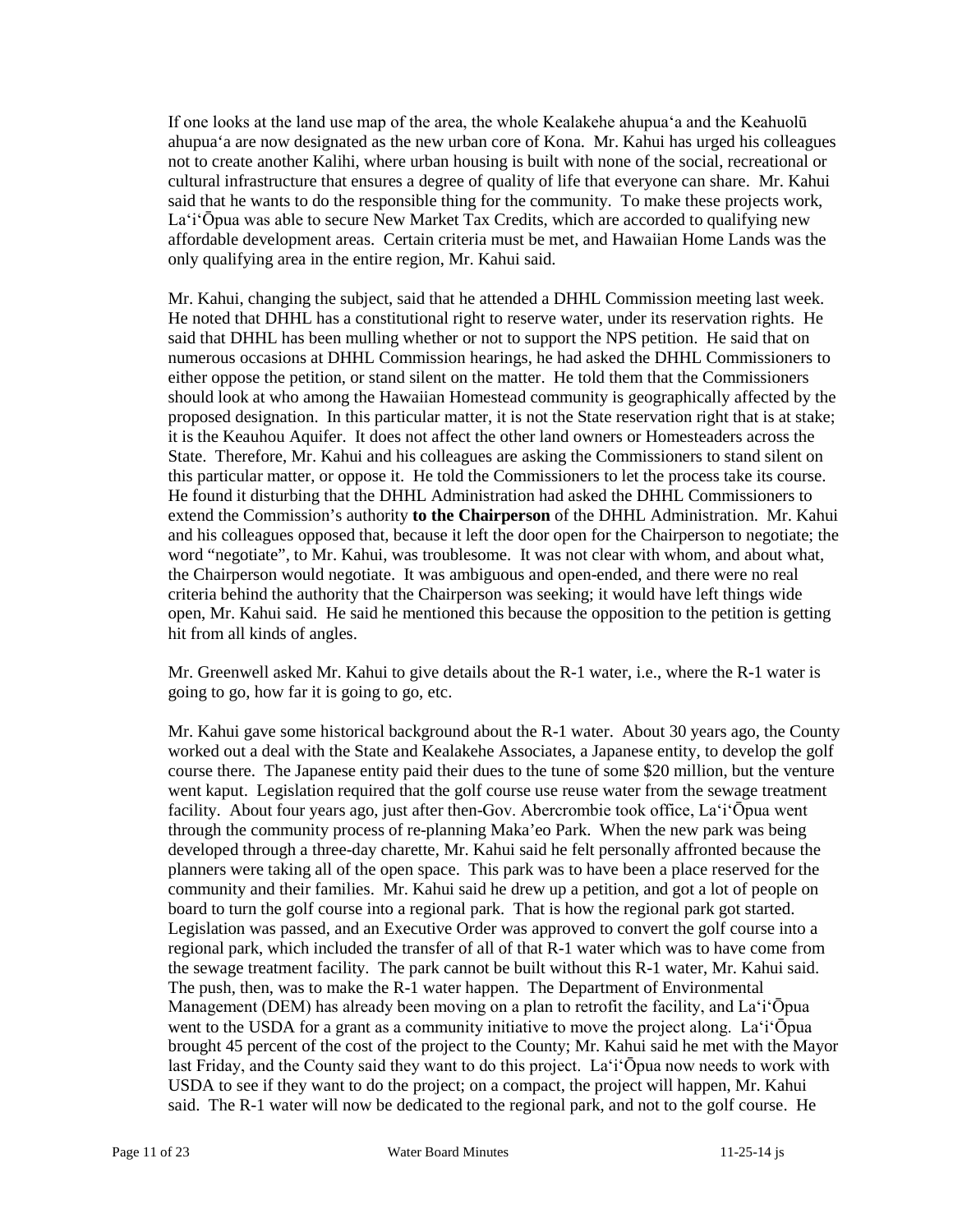noted that the R-1 water consists of more than a million gallons a day that is being dumped into an injection well. He said he is not an engineer, and does not understand how it works, but the whole thing takes some politics and ingenuity to get it going. He said that the cost for the first phase of the project is \$14 million; of that \$14 million, Mr. Kahui's group can bring \$6 million to the project. This would reduce the County's bond debt, and allow those funds to be used somewhere else, Mr. Kahui said. It will cost another \$18-20 million to do the retrofit for the R-1 water, and again, Mr. Kahui's group will bring in 45 percent of that cost, i.e., about \$9-10 million. Mr. Kahui noted that his group was fortunate to have recruited the former USDA program director to join the team. This person quit USDA to join the team; he had been La'i'Ōpua's consultant for a couple of years, and was eager to bring more projects online. Mr. Kahui noted that the new team member had done the Pāpa'ikou water project, noting that Ms. Garson had helped broker the project. Mr. Kahui said that he believed that La'i'Ōpua had the makings of something going on. It made sense to use free money to reduce the County's debt service, while making projects happen. It is a win-win situation for everybody, he said.

Mr. Kahui said that water development is tough in Kona. La'i'Ōpua is a non-profit corporation, managed by three people in a small office in the Old Industrial Area, and yet the team manages to bring things together. The La'i'Ōpua project is valued at \$100 million, upon completion, but La'i'Ōpua does not have the money to develop the water for the project. Nonetheless, La'i'Ōpua can find the solution, using Rural Utilities Service (RUS) funding. Mr. Kahui said that the County can dedicate some water to the project, for the community's benefit. By having the water, the regional park project can move forward, and the social infrastructure facilities can be brought in. He stressed being akamai about managing resources, to bring in capital that can make things happen. Mr. Kahui noted that he is not a developer by profession; he is a commercial fisherman by trade, having fished for many years out of Hilo before moving to Kona. He said he got involved in community development because he did not want Kona to become like his old neighborhood on Oahu, Kalihi. He said that he witnessed firsthand how urbanization can devastate people, having lived in the projects. That is why he is here, Mr. Kahui said in closing. He said that his group supports the Water Board.

Chairperson Kaneshiro offered Mr. Zimpfer, who testified earlier on behalf of NPS, the chance to approach the Board.

Mr. Zimpfer said he did not have anything to add.

Mr. Robinson asked Mr. Zimpfer why he brought the offer to discuss the petition.

Mr. Zimpfer said that was because NPS is willing to discuss ways to address the common goal of providing water for people in West Hawai'i, and to preserve the Park's biological and cultural resources.

Mr. Robinson said that would have been a much better message to have come six months ago, but to wait until the last minute to throw the offer on the Board's desk – after creating such a firestorm in the community with the NPS petition – is just wrong.

Ms. Lee Loy noted that there had been some conversation about requesting a 90-day extension and of possibly using that opportunity to mediate. She asked if the 90-day extension was still on the table.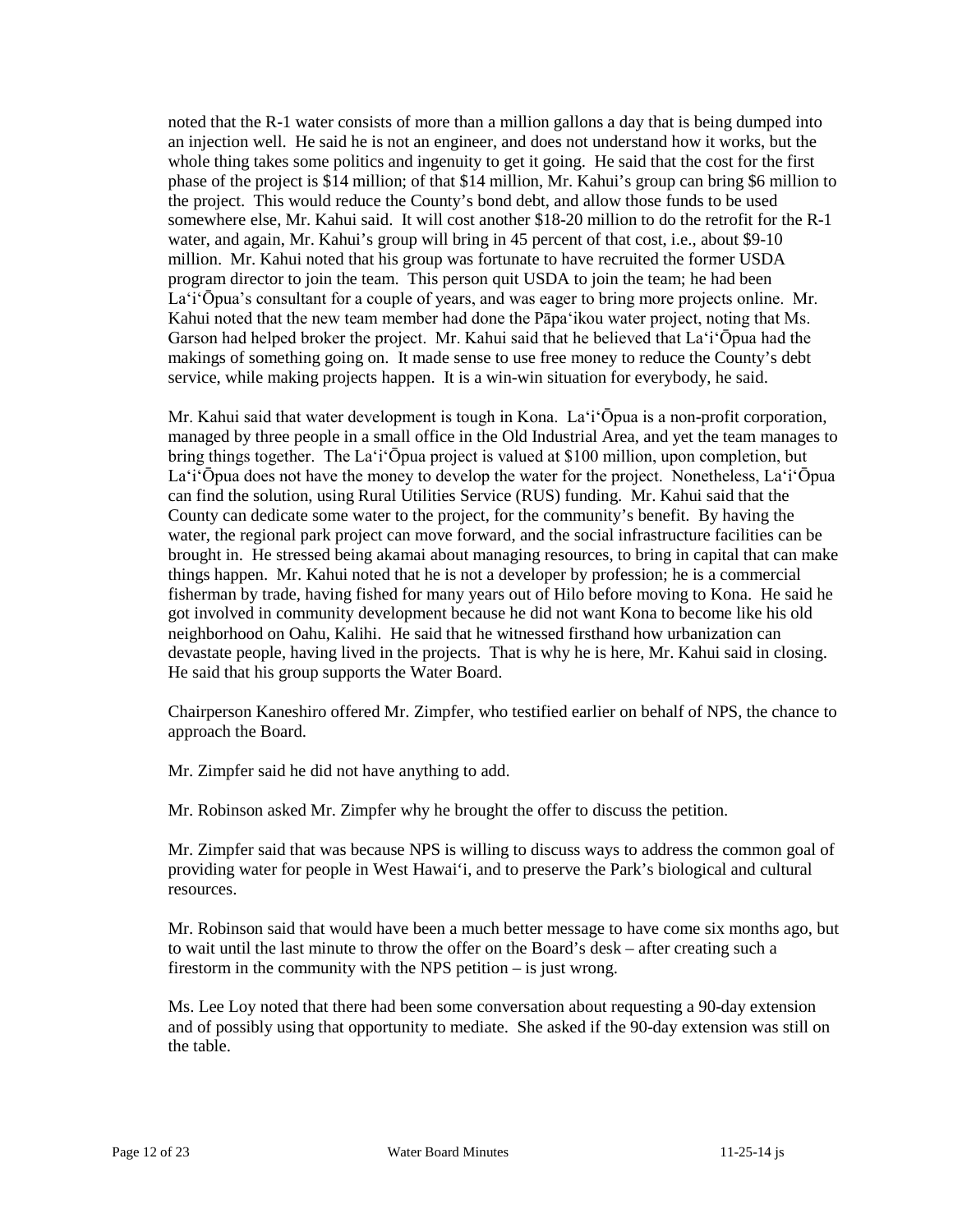Mr. Zimpfer said that as far as he was aware, a 90-day extension is not on the table. He said he is not the ultimate decider, but if the Board wants him to ask about the 90-day extension, he can ask. However, he said he was confident that it was not on the table.

Ms. Lee Loy said that she was with Mr. Robinson in seeing this as the  $13<sup>th</sup>$  inning. She asked about the 90-day extension because it is hard to believe that there will be options later on. She said that when the Board asked a very specific question, the Board just got more runaround. She told Mr. Zimpfer to go ask about the 90-day extension.

Mr. Zimpfer said that NPS is open to options, and if someone can present to NPS tools or mechanisms that can be protective of the Park's resources, NPS is open to that.

Ms. Lee Loy asked if NPS was willing to withdraw the petition at this point.

Mr. Zimpfer said that as far as he was aware, no.

Mr. Uyeda said that based on the criteria to designate, the Keauhou Aquifer does not meet any of the criteria.

Mr. Zimpfer asked Mr. Uyeda to repeat himself.

Mr. Uyeda said that the Aquifer does not meet any of the criteria to designate, and asked why NPS kept the petition alive.

Mr. Zimpfer said that is a long debate, but NPS's hydrologist had made a presentation.

Mr. Uyeda said that the NPS hydrologist had stated that NPS does not have the science to back the petition.

Mr. Zimpfer said that NPS had specific presentations as to why the petition met various criteria; he did not elaborate, but said that those presentations are online. If the Board wished, he could point them out exactly.

Mr. Robinson said he had already looked at them.

Chairperson Kaneshiro asked if there were further questions.

MOTION: Mr. Robinson said he wanted to make a Motion that the Board respond to the NPS offer of discussions, to whoever the Board needs to respond to at NPS, and that the Board is more than willing to meet with NPS **and its Advisory Board** at their earliest convenience. He noted that the Advisory Board is the equivalent of the Water Board.

Ms. Garson said that she had missed what Mr. Robinson said.

Mr. Robinson said that he had made a Motion that the Board respond to the offer from NPS, and say that DWS and the Water Board is prepared to meet with the NPS and its Advisory Committee to discuss the petition.

Ms. Lee Loy seconded, noting that she understood it to be a response to the NPS statement made earlier in the meeting.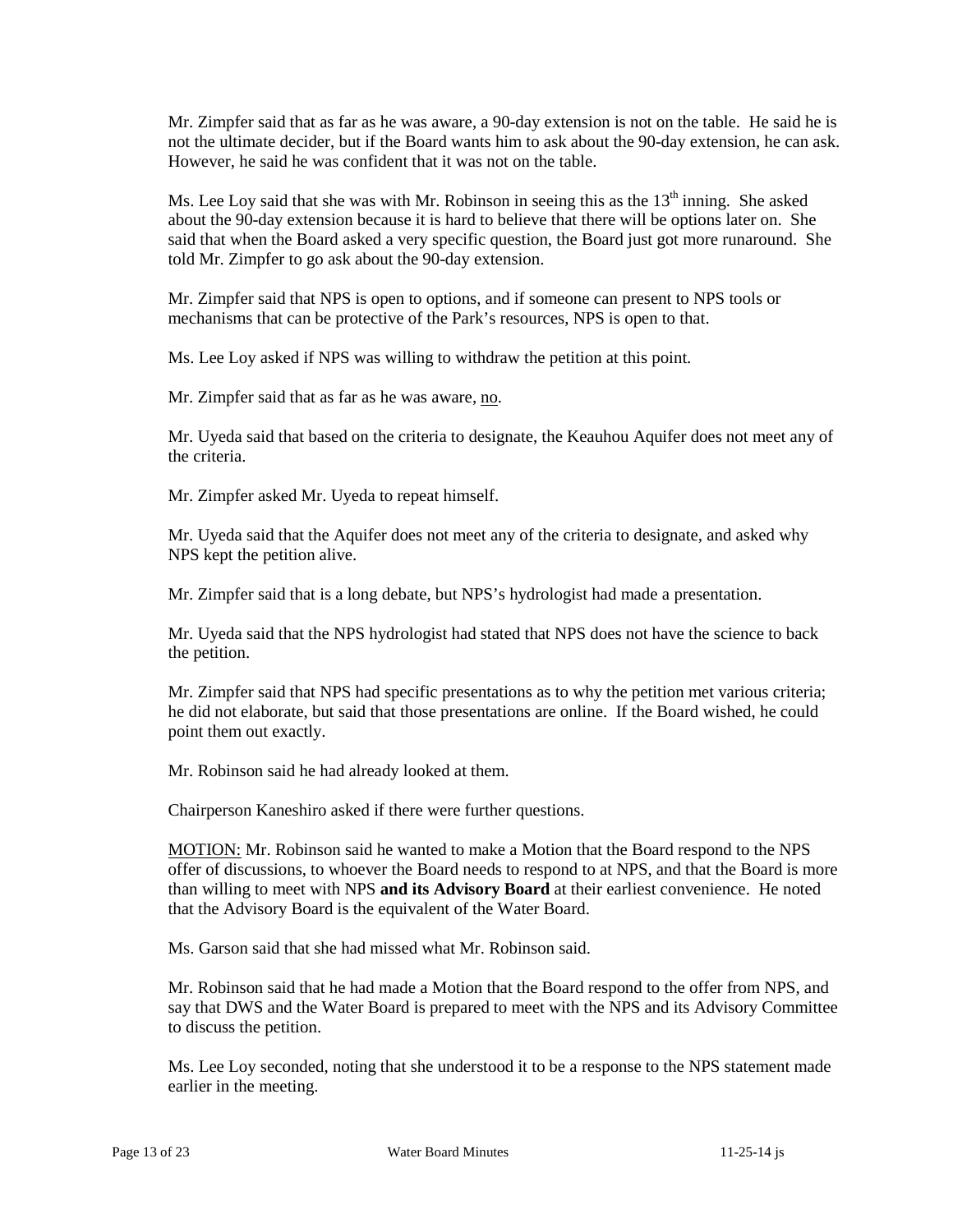Mr. Greenwell said that he could see responding to the statement, but it was very late in the day to have such a meeting. In two weeks, CWRM will have its decision-making meeting, he said. He asked whether, if a discussion with NPS were arranged in that short time, CWRM would come in as a mediator. He wondered aloud how to keep the ball from rolling down the hill at this point; he feared that things were too close to the end already.

Mr. Arikawa agreed with Mr. Greenwell, saying that he did not think the Board should respond at all. The situation has gone on too long, and it was too late for NPS to come in at this late stage of the game to offer to discuss. Through all of these months of turmoil, NPS came up with nothing, Mr. Arikawa said.

Mr. Robinson told Mr. Arikawa he was with him, saying this was just a Hail Mary pass designed to be able to show CWRM that they had offered to meet. For that reason, the Board has to respond. That was the purpose for the Motion to write back to NPS, he said.

Mr. Arikawa said okay, he understood.

Mr. Robinson said that if the Board left the NPS statement out there with no response, NPS could use that to claim that they, NPS, had tried but that the Board refused to work with NPS. Mr. Robinson said he could see that coming, so that was NPS's Hail Mary pass; the Board has to respond.

Mr. Arikawa said that he understood.

Chairperson Kaneshiro said it was good for the Board to respond, although he did not think it would do any good. If the Board were to meet with NPS, there are only about 10 days before CWRM holds its decision-making meeting. He noted that Mr. Zimpfer said that the 90-day extension was off the table; there is no time left. The Chairperson said he agreed with Mr. Robinson that the Board needs to respond, to express willingness to meet. However, he did not think that anything would come of it, because there is no time.

ACTION: Motion carried unanimously by voice vote.

ACTION: Ms. Lee Loy moved to go into Executive Session, seconded by Mr. Greenwell; and carried unanimously by voice vote.

### C. **EXECUTIVE SESSION RE: WATER BOARD/DEPARTMENT OF WATER SUPPLY RESPONSE TO NATIONAL PARK SERVICE'S PETITION TO DESIGNATE KEAUHOU AQUIFER AS A GROUND WATER MANAGEMENT AREA:**

*(Executive Session started at 11:16 a.m., and ended at 12:02 p.m.)*

MOTION: Mr. Robinson moved to send the Water Board's response letter as amended, to CWRM, and to authorize the Chairperson to sign the letter; seconded by Ms. Lee Loy.

Mr. Greenwell asked whether the Manager-Chief Engineer would also be signing the letter.

Ms. Garson said yes, but the Board in its Motion did not have to authorize the Manager-Chief Engineer to sign the letter.

ACTION: Motion carried unanimously by voice vote.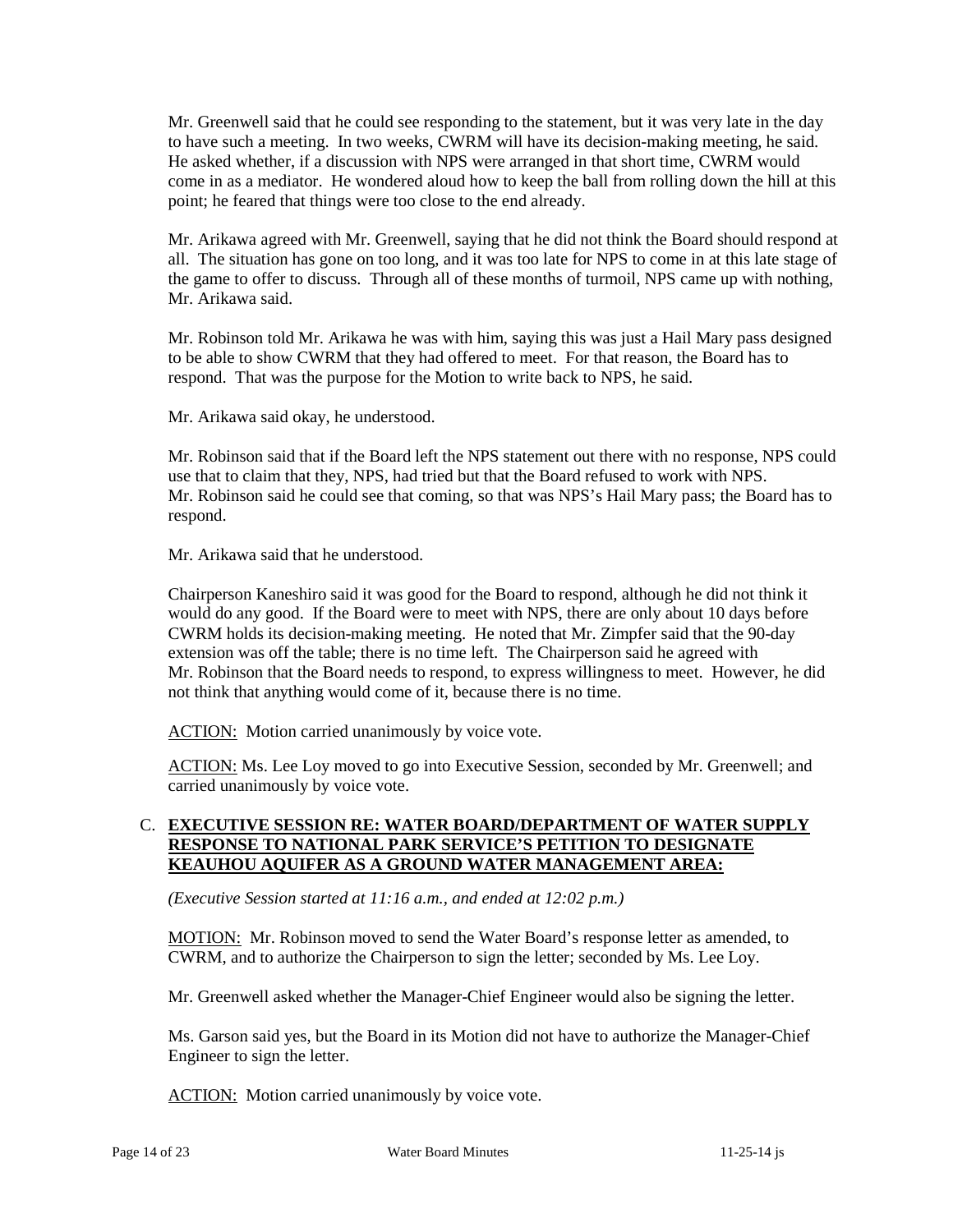# D. **DISCUSSION OF AMENDING RULES AND REGULATIONS REGARDING PLACING RESPONSIBILITY WITH PROPERTY OWNERS FOR TENANTS' DELINQUENT BILLS:**

Ms. Lee Loy noted that the draft set of Rules had gone out to the Board three or so meetings ago.

Ms. Garson said that this was something that the Board had looked at years ago.

Ms. Lee Loy said that things have been busy lately for Ms. Garson and herself; she said that she and Ms. Garson would be retooling those draft amendments a little bit, and will come back to the Board with the amendments in January.

Ms. Garson noted that the County Council last week passed the ordinance authorizing water shutoffs for delinquent sewer bills.

The Deputy said it was passed on November 19<sup>th</sup>.

Ms. Garson said that she and Ms. Lee Loy had looked at it before, but did not think the Rule needed to be revised that much. She said that rule revisions are called for, and said that next year, she was expecting to take a comprehensive look at the Rules and Rule revisions as a whole – not just this one Rule. It would be easier to do it all together, rather than one-by-one. Therefore, the Board is looking at a comprehensive Rule amendment next year; that will be the big project for next year, Ms. Garson said. She suggested that in the meantime, the Board should look at the Rules, and see what areas need to be beefed up, etc. She said that this Item can be removed from the December Agenda, and be put back on for the January Agenda.

Mr. Greenwell said that Ms. Garson and Ms. Lee Loy have been working very hard at letterwriting and putting things together, amid the NPS petition to designate. He called for recognition of their outstanding efforts, and the Board gave them a round of applause.

Ms. Garson praised DWS staff, particularly the Deputy and Mr. Inaba, for their hard work in gathering scientific information regarding the NPS petition.

# E. **AD HOC COMMITTEE PURSUANT TO HRS SECTION 92-2.5(B) TO PRESENT, DISCUSS AND/OR NEGOTIATE FOR LEGISLATION REGARDING THE PLACEMENT OF SUCH LIENS ON REAL PROPERTY FOR NON-PAYMENT OF WATER BILLS:**

The Deputy reported that on November 18, there was a Government Relations & Economic Development Committee meeting, which DWS looked to as a chance to share with State lawmakers some of the things the Department wants to do in the next Legislative Session. The meeting itself was a non-starter, since only one legislator participated. However, there was an opportunity to speak one-on-one with State Senator Russell Ruderman, who seemed to grasp well what DWS wanted to do.

Ms. Lee Loy, who attended the meeting, noted that the Council recently passed the sewer ordinance, and Senator Ruderman saw that as a nicely dove-tailing piece of legislation. The Senator thought that the Senate Bill that DWS was pushing for last year could easily be dovetailed into supporting what is going on here in Hawai'i County, as well as across the State. The Senator gave DWS some timelines as far as submitting any draft pieces of legislation. Basically,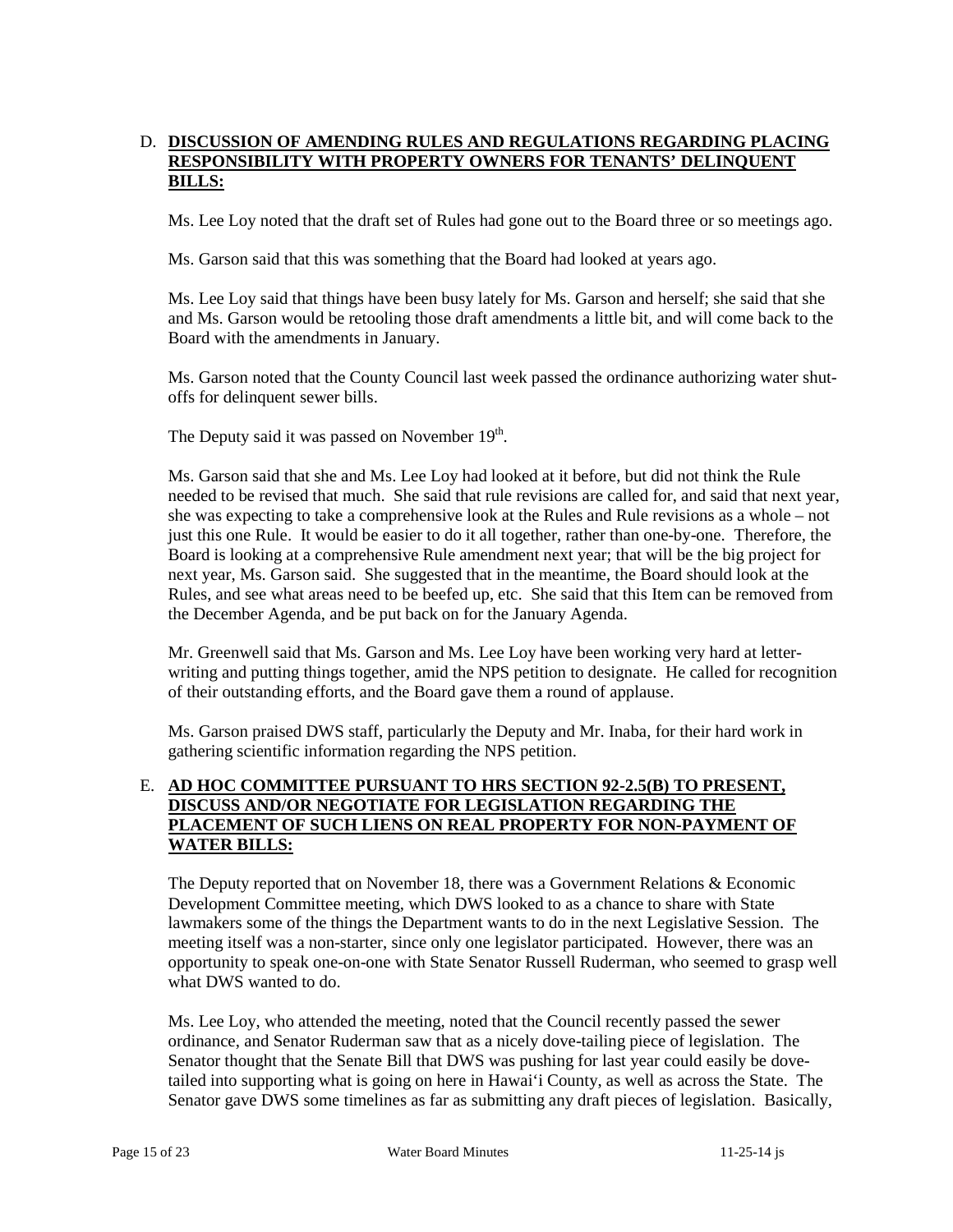DWS will be taking the Senate Bill that it already has, and send it right back to the Legislative Review Board (LRB). The LRB will then put the bill in whatever form they need to. Senator Ruderman is working closely with Representative-Elect Joy San Buenaventura to do the House companion bill for DWS. Ms. Lee Loy noted that while senators can introduce as many pieces of legislation that they want, House members cannot.

Ms. Lee Loy explained that the strategy is that the Senate hears the DWS bill, and the House hears it; at their first crossover, the House bill goes to the Senate, and vice versa. The bill passes first cross-over, and then proceeds on to its Committee relatively early in the Legislative Session. That is the benefit of having companion bills, she said. Everything is in place; Ms. Lee Loy has emailed Senator Ruderman the Word version of the Senate bill. DWS will keep nudging the Senator and his staff to get the bill on board at the Legislature. Ms. Lee Loy said that the Water Board will be kept updated on the bill's progress as it goes through committee, etc.

# F. **MONTHLY PROGRESS REPORT**:

Mr. Uyeda asked about the entry regarding the Ola'a Production Well, noting that it says that the project is almost complete, with punchlist items. He asked what that meant, and added that the project has been going for nearly four years.

Mr. Inaba said that he would have to confirm with the project's engineer and inspector. The big thing, which has nothing to do with the punchlist items, is that DWS is trying to get liquidated damages settled with the contractor.

Mr. Uyeda asked if anything was happening with the Queen Ka'ahumanu Highway Widening project.

The Manager-Chief Engineer said that DWS has verbally touched base with State Highways, but it does not appear that State Highways is ready to come up with anything formal at this time.

# G. **REVIEW OF MONTHLY FINANCIAL STATEMENTS:**

Ms. Candace Gray, the Assistant Waterworks Controller, was filling in for the Controller.

Mr. Robinson commended the Department on the year-to-year drop in Collection Items; he noted that it was down a sizeable \$500,000.00 in 2014, compared with 2013.

### H. **MANAGER-CHIEF ENGINEER'S QUARTERLY UPDATE:**

*(This Item was deferred from the October 28, 2014, Board meeting.)*

Ms. Aton provided a summary of the update, which had been slated to be presented last month. The Administrative Division is working on outcomes for Information Systems, as well as Human Resources, which has goals regarding performance reviews and training needs. The Contracts Section is working on a contracts management system, which is close to completion. Contracts has also completed its electronic bid distribution goal for this year, Ms. Aton said.

Engineering Division has made progress on some of the water system standards that deal with tanks, even though that overall outcome is not due until the end of FY2015. In the Water Resources and Planning area, there were efforts in monitoring, as well as the WUDP update. The Water Quality Regional Comprehensive Plan (RCP) was updated in September, she added.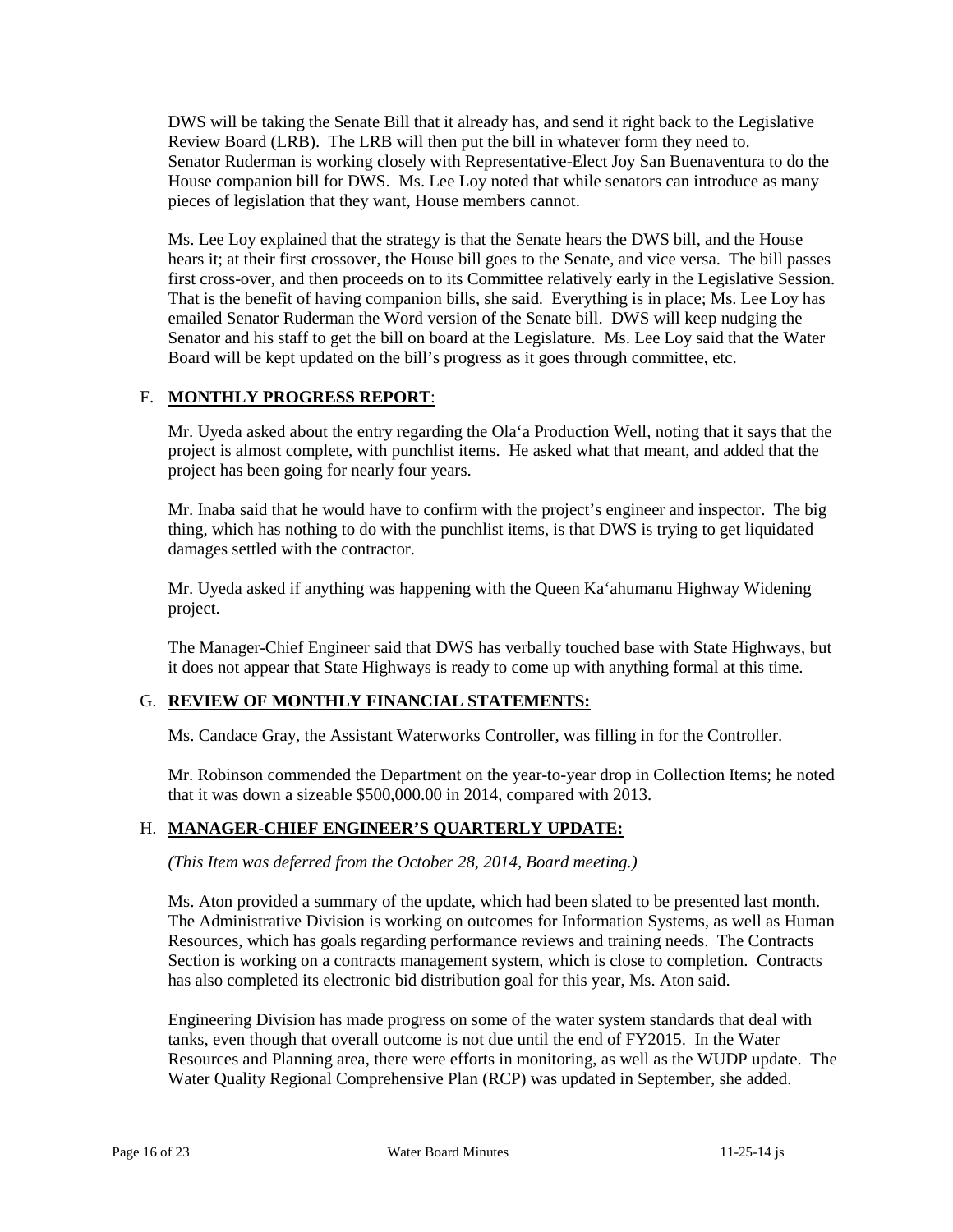In the Finance Division, the rate study is ongoing. Finance is also moving forward with the ordinances required for the collaboration with DEM on the water shut-offs. The next step for Finance, according to the Business Plan, is to work out procedures for the water shut-offs.

Mr. Greenwell asked about the Information Systems item.

Ms. Aton said that Mr. Dennis Wong is the manager of DWS's information technology (IT), which includes the computers, servers, etc.

Mr. Greenwell asked what the upgrades entailed.

Ms. Aton said that Mr. Wong has multiple goals; he actually has the most goals in the entire Strategic and Business Plan. He continues to move forward on each of those goals, and is not late on any of them, she said.

The Deputy said that part of IT's goal was to improve DWS's connection speed to its district offices. DWS has a pretty good GIS system in place, but unfortunately, the district offices do not have adequate enough speed to connect to the server, which is housed in Hilo. One of the priorities was to allow the district offices to access the GIS system, so that they can use it in their day-to-day work; the GIS system will help locate pipes, etc. Some of Mr. Wong's other goals involves maintenance that is required for IT systems. DWS is weighing what kind of technology to keep in-house, versus what to outsource. Touching back on the Contracts Management software that Ms. Aton mentioned, DWS has hired a local vendor who is housing the data on their server, or cloud. One of the goals for the Contract Management software was to centralize DWS's contract information, so that staff can go online to get updates on projects – rather than hunt down the project engineer. The hope is that the software will help feed into the Monthly Progress Reports, so that Mr. Inaba will no longer need to chase each engineer or project manager for project updates. With the software, a person can see what the progress is on payments, etc.

Ms. Lee Loy asked when the water rate study was due, or slated to be done.

Ms. Gray said she believed it would be in January 2015. The consultant had completed a preliminary report for the Controller to review.

The Deputy asked when the consultant would appear before the Board.

Ms. Gray said that the consultant is planning to come to the January Board meeting.

Mr. Uyeda asked if the rate study had been done internally; he asked if DWS had hired a consultant to do it.

Ms. Gray said that DWS hired a consultant.

Mr. Uyeda asked if the consultant was looking at all of the rates across-the-board, including commercial, residential, etc.

Ms. Gray confirmed that the consultant was looking at all of the rates.

Mr. Robinson asked whether the rate study would make an allowance vis a vis the eventuality of the Aquifer designation, to take into account the dramatically higher costs to DWS in generating water sources. He asked if that would be a consideration.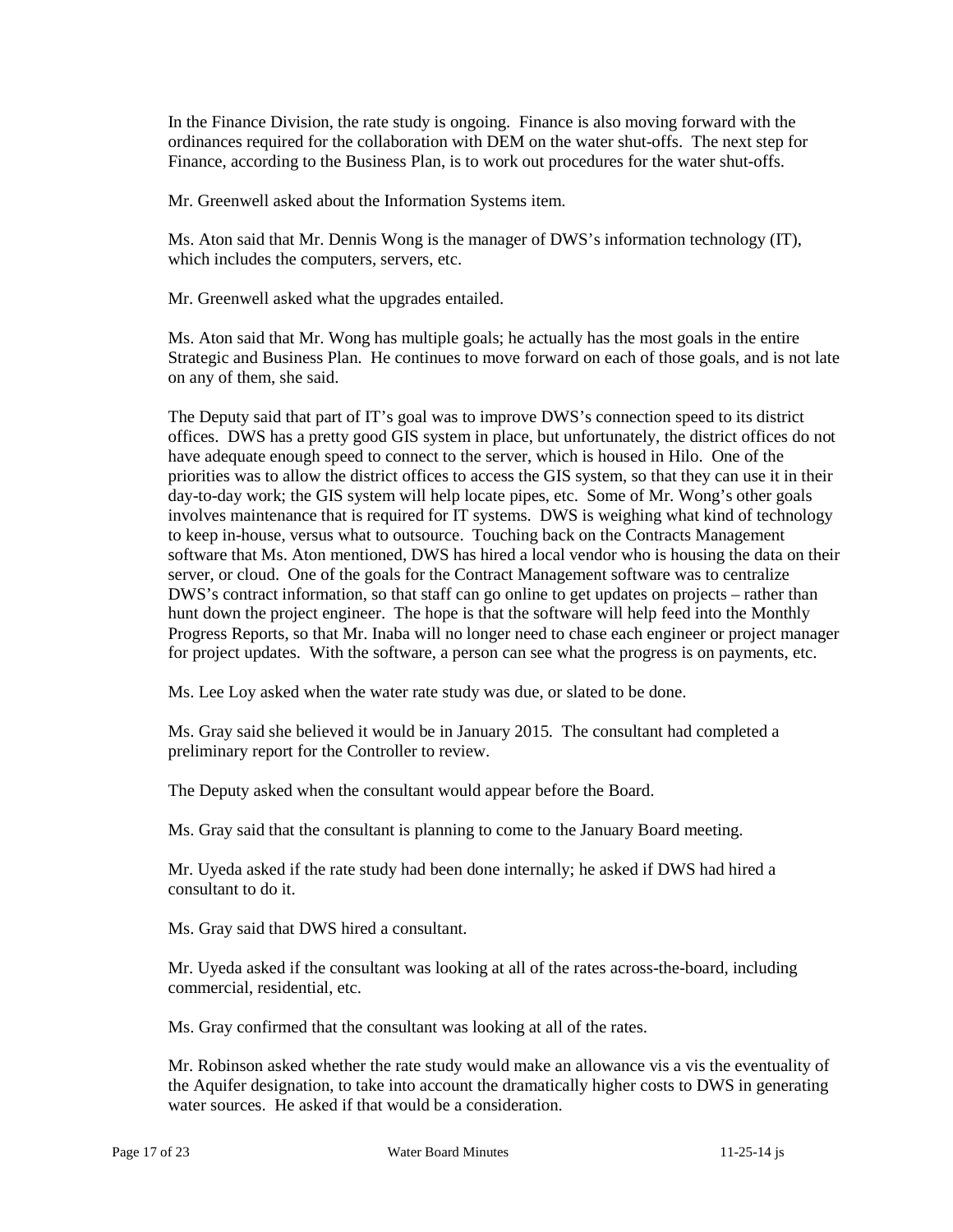Ms. Gray said that she would have to confirm that with the Controller.

The Manager-Chief Engineer said that the consultant, in doing the rate study, has been looking at the full range of costs, etc.

#### *(Mr. Arikawa left the meeting at 12:22 p.m.)*

Mr. Robinson asked to go back to the Monthly Progress Report entry regarding the Queen Ka'ahumanu Highway Widening. He noted that DWS has already spent \$1.2 million on pipes that are sitting there aging. He said that the Memorandum of Agreement (MOA) had come back; he asked if there were any update on that.

The Manager-Chief Engineer reiterated his earlier response, that DWS had verbally touched bases with State Highways, but that there was no indication from State Highways that they were ready to do anything formal. He said he did not know what else State Highways was dealing with.

Mr. Inaba said he believed that State Highways had some revisions to the MOA, but has yet to come back with them to DWS.

Mr. Robinson noted that DWS had put up additional money for those revisions.

Mr. Inaba said that DWS agreed, within the MOA, to put up additional funding for this delay.

The Manager-Chief Engineer confirmed this, saying it was an additional \$54,000.00. That money will come out of the contingency.

Mr. Inaba said the funds were coming out of the original contingency that was included in the original contract.

Mr. Robinson said that the public has no idea of what is going on; there are no formal announcements or any information.

The Manager-Chief Engineer said that nobody knows.

Mr. Greenwell, turning to Mr. Robinson, said that the subject of the delayed highway widening project came up at a recent Waimea Traffic Safety Committee meeting. The project appears delayed for the next three to six months, he said, adding that right now, it is just up in the air.

### I**. MANAGER-CHIEF ENGINEER'S EVALUATION FOR CALENDAR YEAR 2014:**

Chairperson Kaneshiro told the Manager-Chief Engineer that the Board needed to get the Manager-Chief Engineer's report on his accomplishments for 2014, to enable the Board to do their Evaluation of the Manager-Chief Engineer. The Manager-Chief Engineer needed to send his report to the Board, following the same format of major topics and categories as last year. Once the Board receives the report, the Board will give the Manager-Chief Engineer a rating on the score sheet, and the results will be compiled like last year, the Chairperson said. He said that the Manager-Chief Engineer should submit his report in November, so that the Board can do its Evaluation of the Manager-Chief Engineer in December. The Chairperson said that as soon as the Manager-Chief Engineer finishes his report, he should send it out to the Board.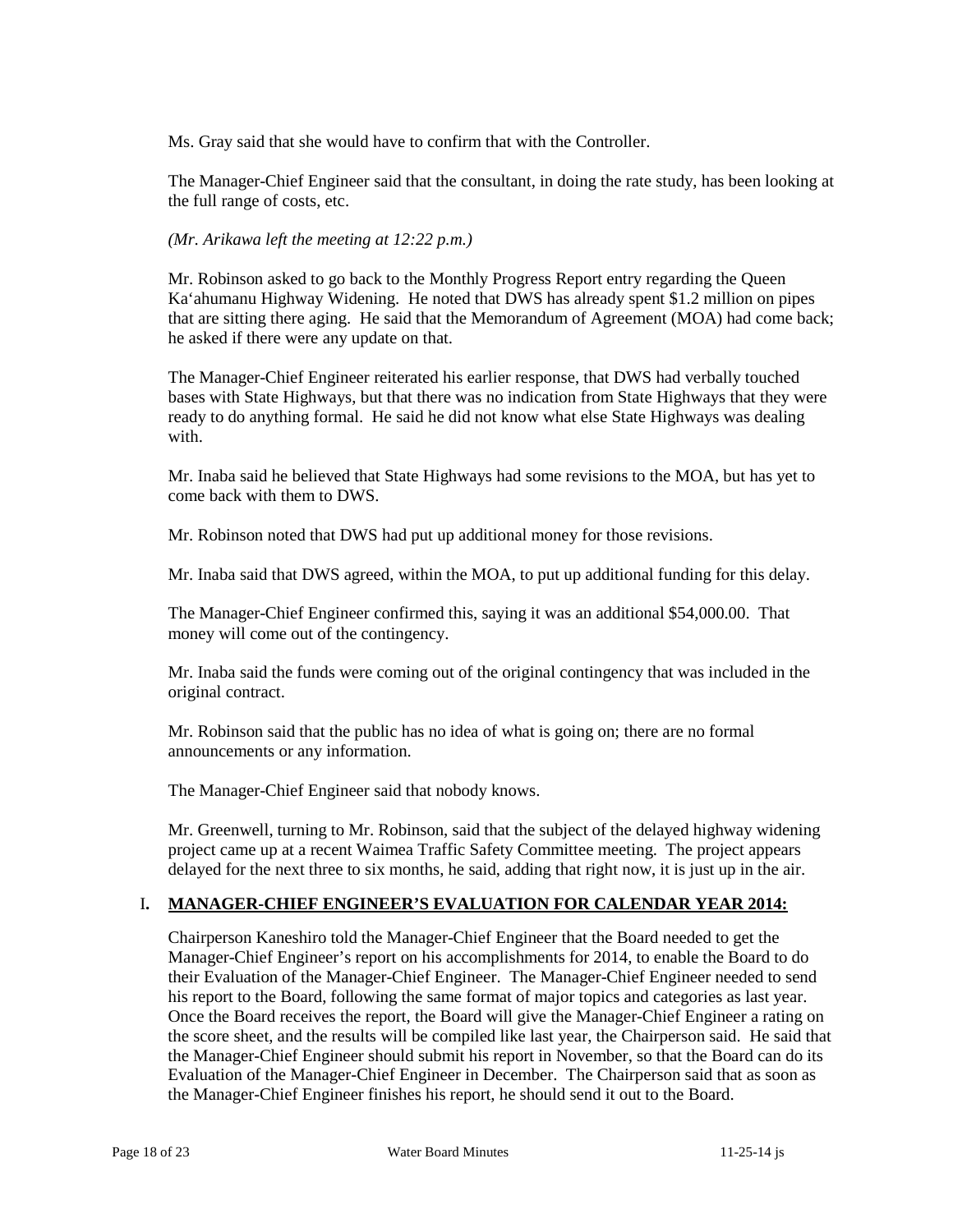The Manager-Chief Engineer confirmed that he would prepare the report and submit it to the Board.

### J. **REVIEW/APPROVAL OF REVISED DRAFT MANAGER-CHIEF ENGINEER'S EVALUATION FORM AND PROCEDURES FORM FOR CALENDAR 2015:**

*(This Item was deferred from the October 28, 2014, Board meeting.)*

Ms. Lee Loy said that the group tasked with revising the form incorporated DWS's Five-Year Plan, and articulated various Goals and Objectives to keep everybody on track. She asked the Board for any feedback, which can be folded into the final version of the form.

Chairperson Kaneshiro said that the finalized form needs to be signed by himself and the Manager-Chief Engineer so that the form is ready for January. He said to the Manager-Chief Engineer that once the form is finalized, the Chairperson and the Manager-Chief Engineer will both sign it, just like the past three years.

Mr. Greenwell suggested inserting something about **Education on Conservation**, under the topic of Public Relations and Information. Conservation is a subject that keeps coming up at every water conference and meeting. He said that the R-1 and re-use water fall under the realm of conservation.

Chairperson Kaneshiro said he was glad that Mr. Greenwell raised that subject. He held up a magazine, Water Projects Showcase, which he said had an article addressing this same topic; he told Ms. Aton that he would give her the article.

Ms. Garson asked who would be making the revisions to the Evaluation Form for 2015.

Ms. Lee Loy said that she would make the revisions.

Ms. Garson confirmed that Ms. Lee Loy would revise the form, adding the words "Conservation Education." She asked whether the Board planned to approve the finalized version of the form at the December meeting.

Chairperson Kaneshiro said the Board needs to approve the 2015 form in December.

Ms. Garson, turning to the 2014 Evaluation of the Manager-Chief Engineer, asked for clarification on how it would work: the Manager-Chief Engineer will send the Board his selfevaluation; the Board members will all individually do their evaluations of the Manager-Chief Engineer, and the Board members will all send their score sheets to the Secretary for summarization of the results ahead of the December meeting. Ms. Garson said that this was the process that was followed last year, and it will prevail this year as well. She said that once the Secretary gets all of the Board's score sheets, the Secretary will summarize the results and then the Board will discuss them at the December meeting.

Chairperson Kaneshiro confirmed this was correct. Regarding the revised Evaluation Form for 2015, he asked whether any further suggestions or comments could be sent to Ms. Lee Loy.

Ms. Garson said no; the Board either makes the revisions at the meeting now, or the Board can do revisions at the December meeting before the Board approves the form.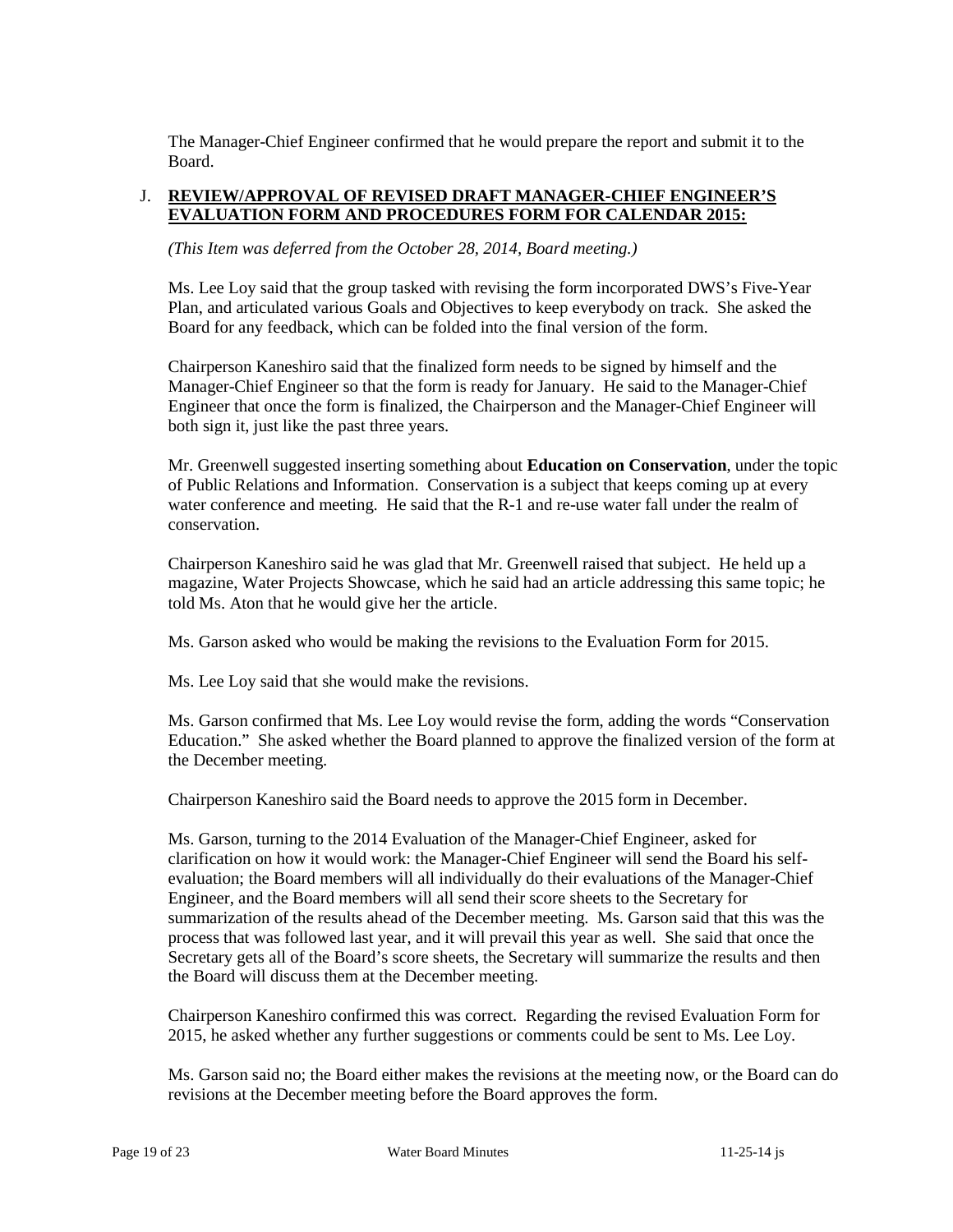Chairperson Kaneshiro said that he had a suggestion, under Critical Elements, 2. Financial Management. The item that reads "Assure timely adoption of audit recommendations" should have the following wording added: "To prepare a schedule to complete the recommendations." With that wording, everything is in there, and the Board will be assured that it is not open-ended, the Chairperson said. This will assure the Board that the task will be completed in a timely manner, he said.

After the next paragraph of the Evaluation Form for 2015, beginning with the words: "Implement annual goals and objectives…" the Chairperson suggested adding the words: "Prepare a plan for implementation." He said these two suggestions were all he had.

Ms. Lee Loy said that she had learned some useful things about evaluations from Mr. Rob McElroy, a speaker at the recent water conference on Kaua'i. Mr. McElroy suggested making evaluations more binding, by creating binary goals within the Goals and Objectives. One example Mr. McElroy gave was to set a schedule for accomplishing a task, such as obtaining an engineer's license by a certain time. Ms. Lee Loy said that in putting together the revised Evaluation Form, the aim was to put the Goals and Objectives together with a timeframe that stipulates when the goals will be met; this alleviates having the goals being open-ended.

Chairperson Kaneshiro said that the evaluation process that the Board has been working on has taken time to get used to; it is a little different from the past. However, this is the third or fourth year since the revisions have begun, so everyone should start getting used to it, he said.

### K. **MANAGER-CHIEF ENGINEER'S REPORT:**

The Manager-Chief Engineer provided an update or status on the following:

1) Pu'ukala/Kona Ocean View Properties Subdivision Improvement District Update -- The Manager-Chief Engineer said that the project is winding down, with paving scheduled. The residents still need to hook up to the new system through the installation of their consumer pipeline. Mr. Inaba said that DWS staff, the contractor and the consultant are going to the site tomorrow to determine the limits on the resurfacing of the roads; the funding to do so is limited. The contractor will use as much of the available funding as possible to re-do the roads damaged by heavy equipment during construction. Tomorrow's walk-through will determine the most-needed places for the additional paving, he said. After the paving is done, DWS will start installing the meters, and take meter readings, etc. Mr. Greenwell asked Mr. Inaba to explain the damage. Mr. Inaba said that the roads were all substandard to start with, and the roads degraded further by the heavy equipment. DWS tried early in the project to get funding to resurface the road, but USDA did not think that was part of the project scope. The project was bid out with allowances only to "trench patch," i.e., patching over the trench that had been dug for the waterlines. However, amid the additional impact that the construction had on the roads, USDA agreed that the project can use available funding to repair the roads. That funding is not going to be enough to do the entire subdivision, Mr. Inaba said. Mr. Greenwell asked why the Department of Public Works (DPW) cannot get involved. Ms. Garson said no, and reminded him that this was an Improvement District. Mr. Greenwell asked why DWS cannot do it, since they pave undedicated roads. Mr. Inaba said that the contractor will be doing the paving; they are getting paid for the work at their unit price. He reiterated that only a certain amount of paving can be done with the funds available; if the community wants to request more, they can do so. DWS has approached the community, and the community has some funds available.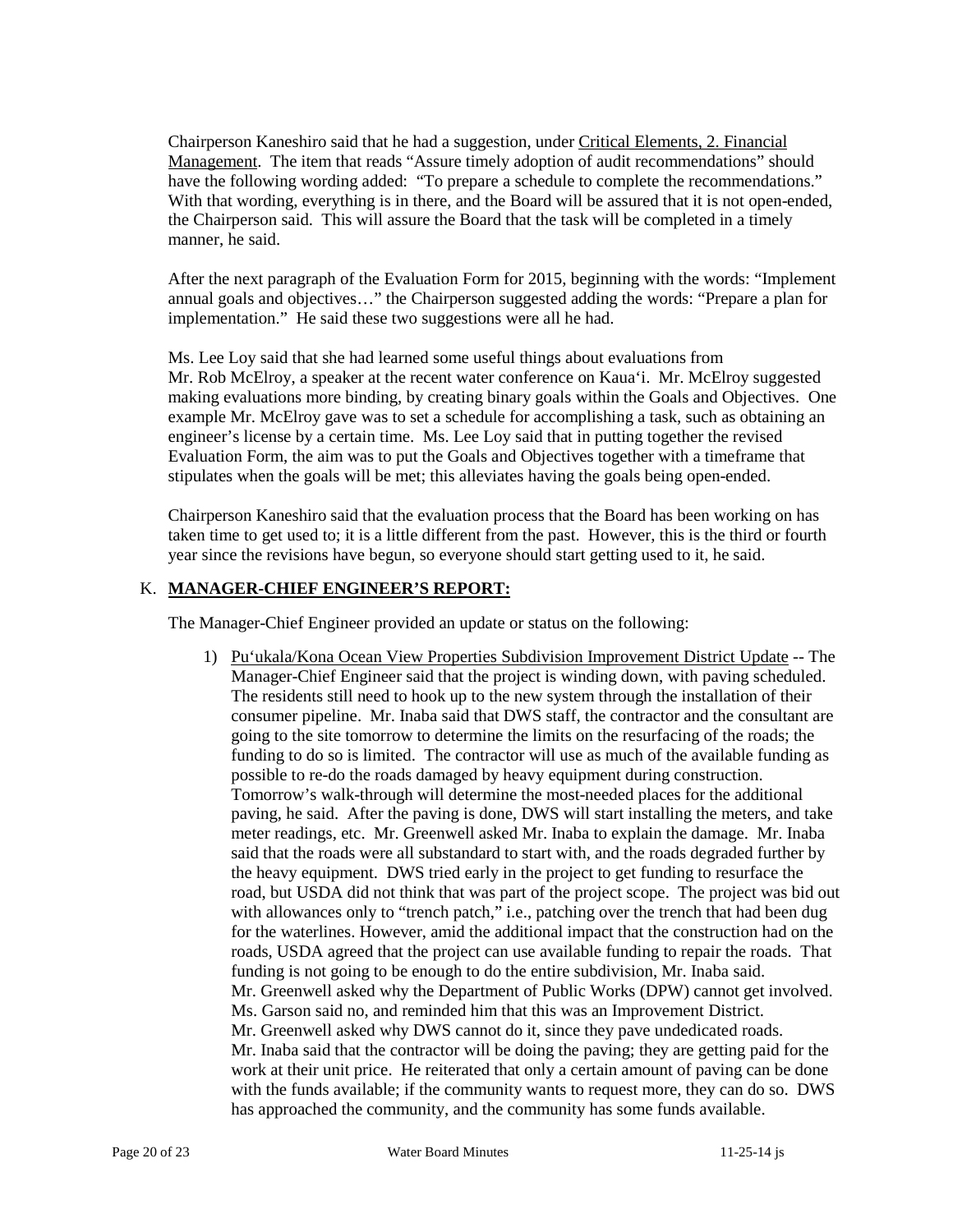However, at this point, DWS will finish the contract with the funding available now. Mr. Robinson asked what the interest rate for the bonds was. Mr. Inaba said he was not sure; only the grant funding is left over. Ms. Gray said that it is a combination of loan and grant funds; the interest rate is 3.4 percent or thereabouts. Mr. Inaba noted that the loan portion is used up first, and DWS has used that up; DWS is now in the grant portion, so there is a certain amount sitting, that would go unused if DWS did only the trench patch. There is a little bit of the grant money left over, so DWS will fix as much of the road as possible, Mr. Inaba said. Mr. Robinson said that this is a combination of loan and grant, so the effective interest rate will actually be much lower (than 3.4 percent). The community gets the same amount of project, but is only paying a portion on the project from the interest, Mr. Robinson said, adding that so much of the project has been done at the actual effective rate – which is much lower than 3.4 percent. Ms. Gray said that was correct. Mr. Inaba said that up to 45 percent of the project was the grant.

- 2) Lava Update The Deputy said there was no update at this time, since the lava has stopped for the time being. The Manager-Chief Engineer said that the Village Road is slated to be reopened by the end of the week; there are breakouts up mauka, which are being monitored. Mr. Robinson asked if the Transfer Station was completely closed. The Manager-Chief Engineer said no, in fact the talk is that the County might be opening the Transfer Station up for lava viewing.
- 3) Public Information and Education Specialist Update Ms. Aton said that there has been a lot of public inquiry about the DEM water shutoff ordinance. DWS will host one of eight nights of Magic of the Season food and entertainment, along with DEM, on December 15, she said. Ms. Aton attended the Water Reuse Conference on Oahu on November 13-14; DEM Wastewater Division Chief Dora Beck gave a presentation on future plans for reuse water, etc.

Mr. Greenwell asked for more details on the DEM water shutoffs. The Manager-Chief Engineer said that the County Council passed the ordinance regarding the water shutoffs; the next step is for DEM to come up with procedures regarding how the shutoffs will be done out in the field, etc. The shutoffs will be a last resort, after all other avenues to obtain payment for sewer bills are exhausted. DEM has to go through their process of notifying the customer, offering payment plans, etc., before DEM can authorize DWS to shut off the water. Mr. Greenwell asked if DWS would then go out and shut off the water. The Manager-Chief Engineer said that when DWS shuts off water due to a water bill delinquency, the DWS Collections Clerk, Mr. David Mellom, goes out with DWS staffers, who remove the meters. However, in the case of a DEM bill delinquency, DWS operations staff will shut off the water, but a *DEM* collector will go out with them, in case the customer wants to make good on his sewer bill delinquency. Mr. Greenwell asked whether the water would stay shut off until DEM informs DWS that everything is okay. The Manager-Chief Engineer confirmed this. Mr. Greenwell asked if there were any costs involved to send DWS staff out to remove the meter and to put it back in. The Manager-Chief Engineer said there will be some costs for DWS personnel going out to the field. Mr. Greenwell asked if that entails some sort of negotiations, etc., that need to be written up. The Manager-Chief Engineer said yes, DWS is talking with DEM about the costs involved; DWS will definitely have to get some kind of reimbursement from DEM for personnel going out to the field. He said that those details still need to be worked out. The Deputy noted that because the Council has passed the ordinance, DWS will need to adjust its own Rules to accommodate the shutoff procedure. Ms. Garson said that the arrangement was set up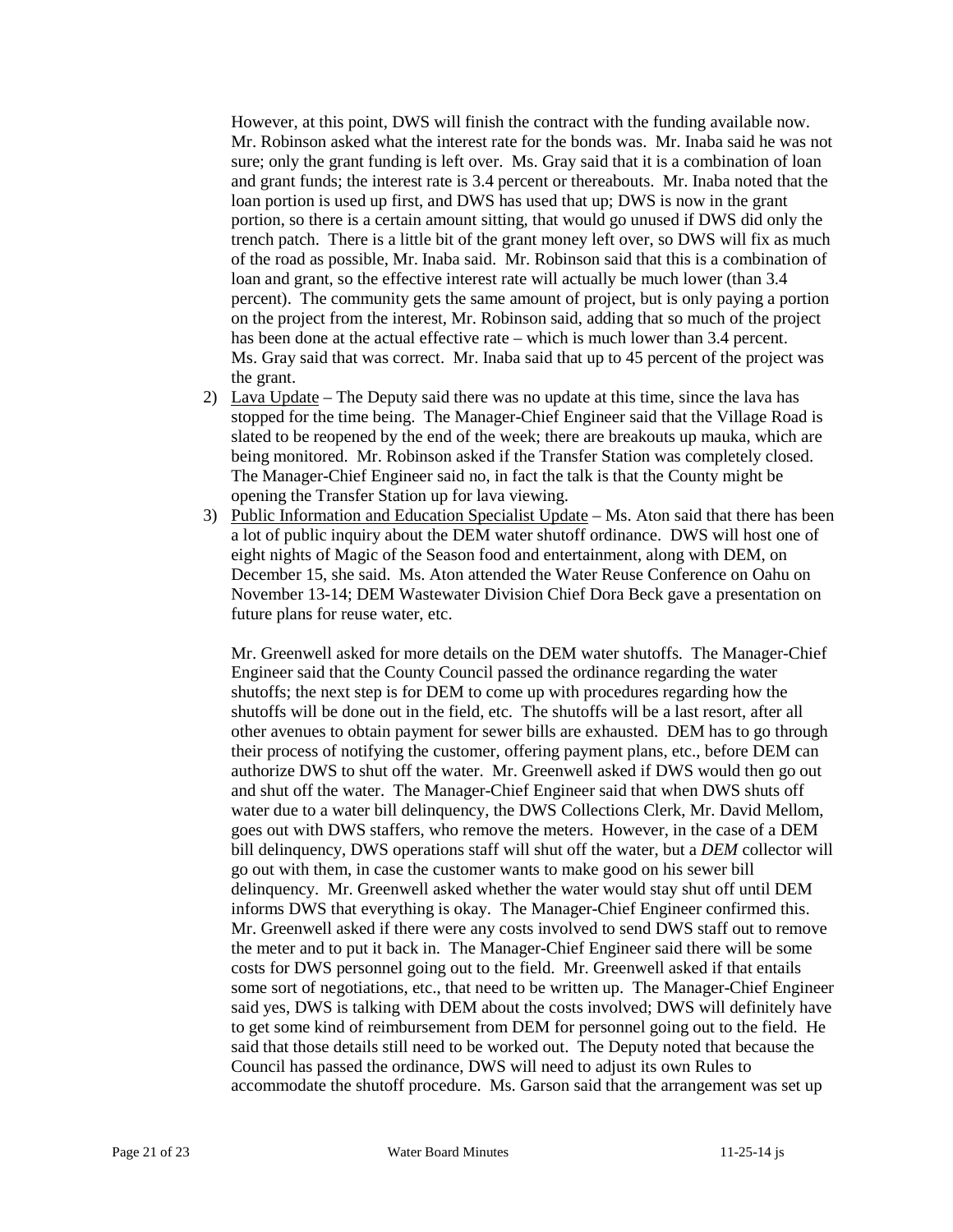so that DWS will not be doing a Contested Case Hearing in these cases; DEM will hear all Contested Case Hearings involving shutoffs for a sewer bill delinquency.

Ms. Lee Loy asked whether there was any response from the Office of Information Practices (OIP) to the Hawai'i Leeward Planning Conference (HLPC) Sunshine Law complaint against CWRM. Ms. Garson said there has been no response from OIP so far.

Chairperson Kaneshiro asked the Manager-Chief Engineer about the recent decision regarding the DWS Pipe Tapping Team. The Manager-Chief Engineer said that he had sent the Pipe Tapping Team a memo notifying them that due to liability concerns, he had ended the Pipe Tapping Team program. Chairperson Kaneshiro said that the Board should be informed of some of these actions. The Manager-Chief Engineer said that he had not heard from anybody regarding that memo. Mr. Greenwell said that because the Pipe Tapping Team is based in his District, he had heard about it. Mr. Greenwell said that he has not said too much about it publicly, but he was a little concerned about whether DWS would ever have a Pipe Tapping Team again. Mr. Greenwell asked whether DWS has an obligation as members of the American Water Works Association (AWWA) to have a team participate; he asked what statewide interest there is in having Pipe Tapping Teams. Mr. Greenwell wondered if it has gotten to the point that nobody wants to put in the time. The Manager-Chief Engineer said that pipe tapping is voluntary; it is not something that DWS has to do. Over the past few years, the only teams have been on the Big Island and Oahu, and the last couple of competitions, it was more like entertainment for conferees and staff. If there were to be a continuation of the program, it would be under different circumstances, as far as DWS providing anything. He reiterated that pipe tapping is strictly voluntary, and DWS has no obligation to anybody to continue the program. Mr. Greenwell asked whether the Manager-Chief Engineer had any ideas about the parameters of the program, if it were reinstated. Mr. Greenwell said he knew that the DWS team had practiced on their own time, and he did not see them practicing on company time. Mr. Greenwell asked if there could be a team that could use the Department's name; he asked what if the team wanted to compete again. Mr. Greenwell asked if that was something that needs to be looked at or thought about; he said he did not mean to put the Manager-Chief Engineer on the spot. The Manager-Chief Engineer said that after sending that memo, he did not see how much support DWS could provide to the Pipe Tapping Team. He said it was something that he had not worked out with anybody. The Manager-Chief Engineer said that his memo virtually killed DWS's participation in the program, and he said that he had not worked out any details on how the program could be revived from DWS's standpoint. Mr. Takamine asked how long the program had been active. The Manager-Chief Engineer said that it had been years; he said that the other islands might be willing to continue with the program. From DWS's end, it has been difficult to continue with the program, the Manager-Chief Engineer said.

### L. **CHAIRPERSON'S REPORT:**

Chairperson Kaneshiro reminded the Board that there would be elections for the next Board Chairperson and Vice-Chairperson, and asked the Board to think about it in the meantime.

### 8) ANNOUNCEMENTS:

# 1. **Next Regular Meeting:**

The next meeting of the Water Board will be held at 10:00 a.m. on December 16, 2014, at the Department of Water Supply, Operations Center Conference Room, 889 Leilani Street, Hilo, HI.